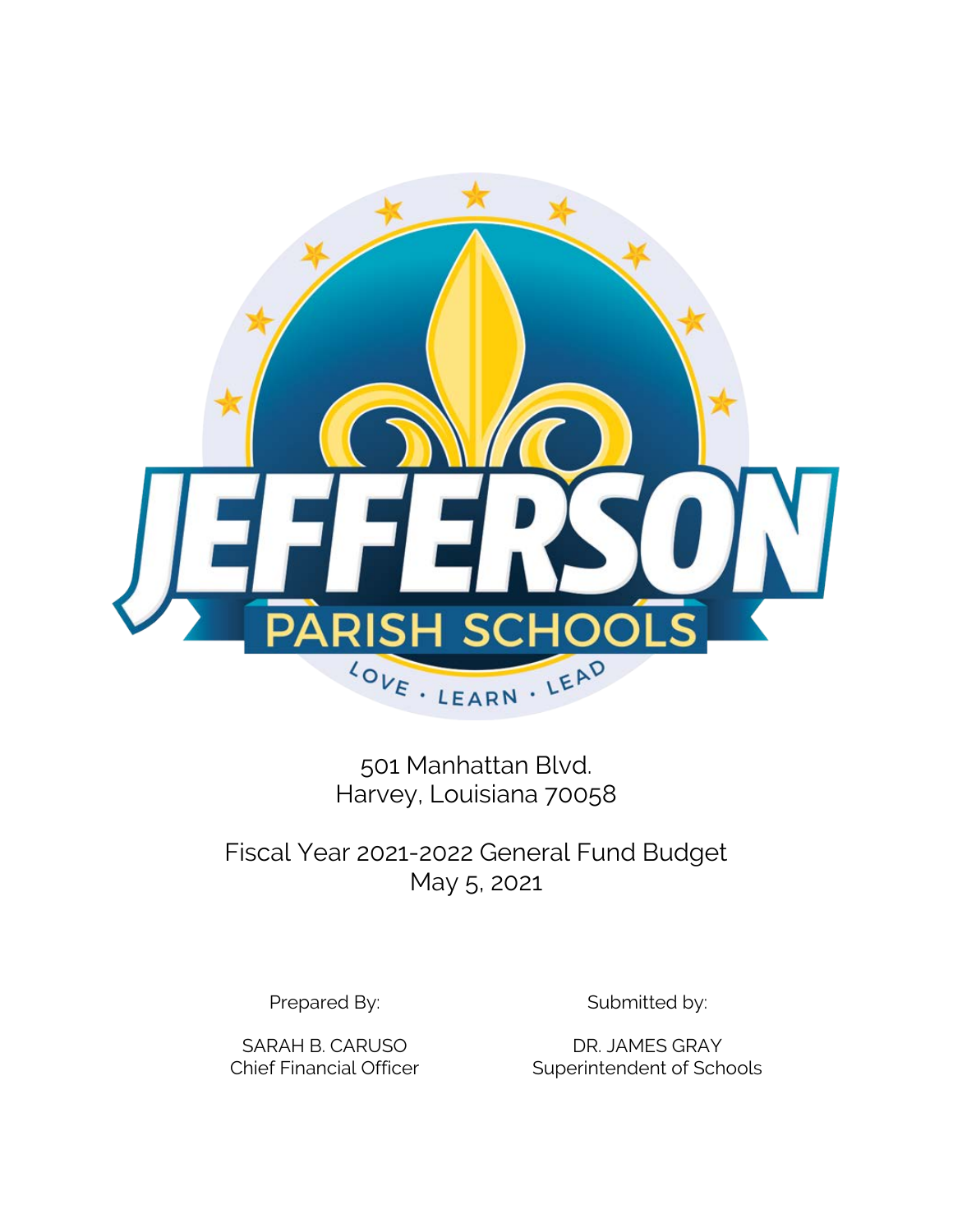## **JEFFERSON PARISH SCHOOLS OFFICIALS**

Dr. James Gray, Superintendent

# **SCHOOL BOARD MEMBERS**

Gerard LeBlanc, District I

Ricky Johnson, District II

Tiffany Kuhn, District III

Clay Moise, District IV

Simeon Dickerson, District V

Larry Dale, District VI

Billy North, District VII

Chad Nugent, District VIII

Sandy Denapolis-Bosarge, District IX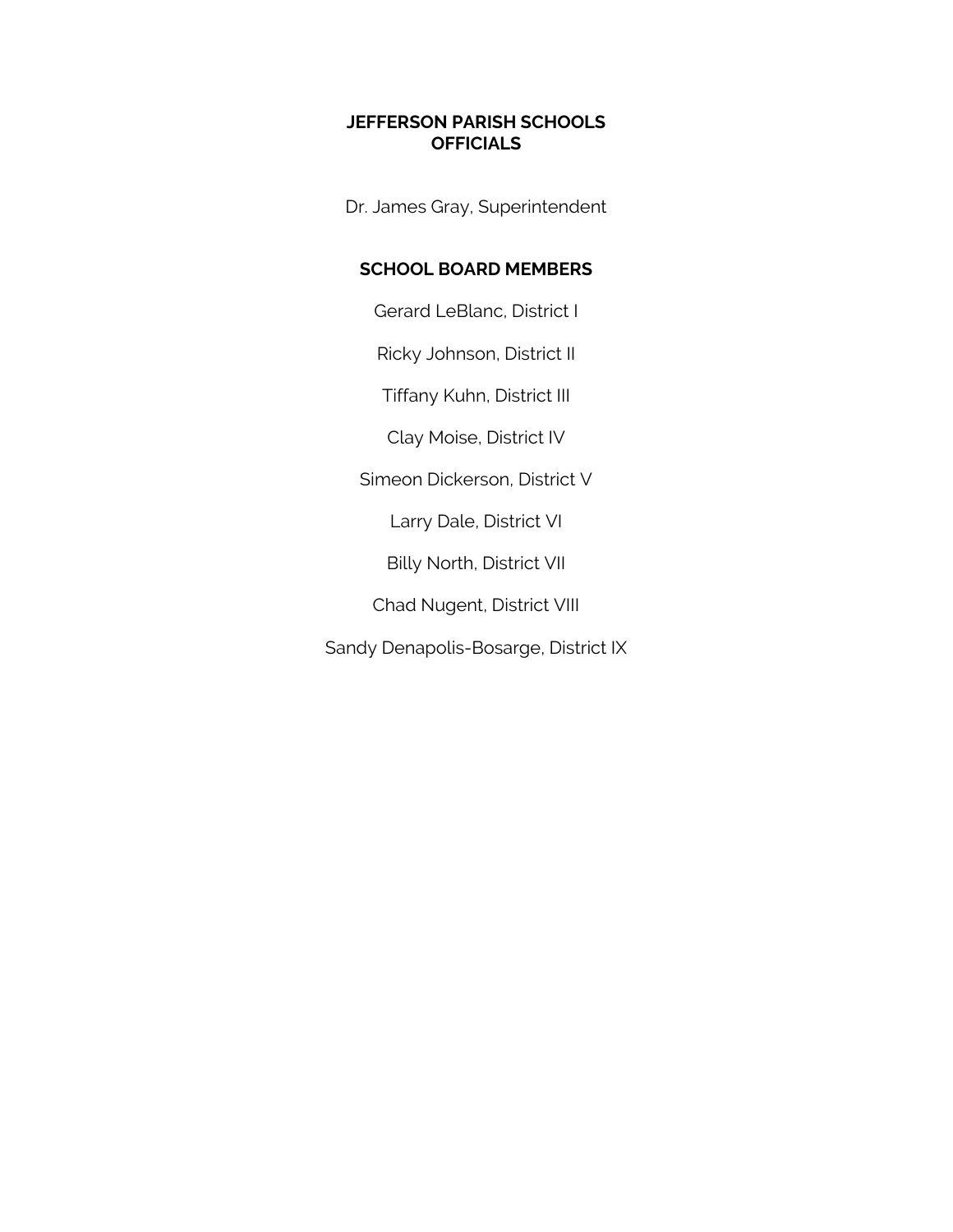

**Dr. James Gray** Superintendent

**Sarah Caruso** Chief Financial Officer

**May 5, 2021**

### **RE: THE FISCAL YEAR 2022 GENERAL FUND BUDGET**

# **TO: CITIZENS OF JEFFERSON PARISH AND MEMBERS OF THE JEFFERSON PARISH SCHOOL BOARD:**,

In accordance with Louisiana Revised Statutes 17:02, 17:82, 17:88(A) and 39:1301, et. Seq., as amended, the Jefferson Parish School System Superintendent recommends to the School Board the proposed Fiscal Year (FY) 2022 Fund Budgets. The Jefferson Parish School Board, in order to consider adoption, must first:

- Publish a general summary of the proposed new budget (This booklet will suffice.)
- Hold at least one public hearing. The Superintendent recommends the following date, time and place:
- May 5, 2021 5:00 p.m., West Bank, Boardroom, 501 Manhattan Blvd, Harvey, Louisiana
- Advertise notice of the public hearing in the official journal at least 10 (ten) days prior to holding such hearing. (Advertisement in the New Orleans Advocate on April 22, 2021)

### **THIS BUDGET INCLUDES**

This budget package follows an intensive budget preparation process that began in February 2020. It is a reflection of the financial plan for meeting the educational needs of the children in our Parish. This budget includes the responsibilities of the School System to provide a safe and encouraging learning environment for the future of our Parish.

The priorities of *2024: The Future Our Kids Deserve* are incorporated into this document and are as follows:

Priority 1: Provide safe, healthy, and modern schools

Priority 2: Hire, grow and keep the best teachers

Priority 3: Hire, grow and keep the best leaders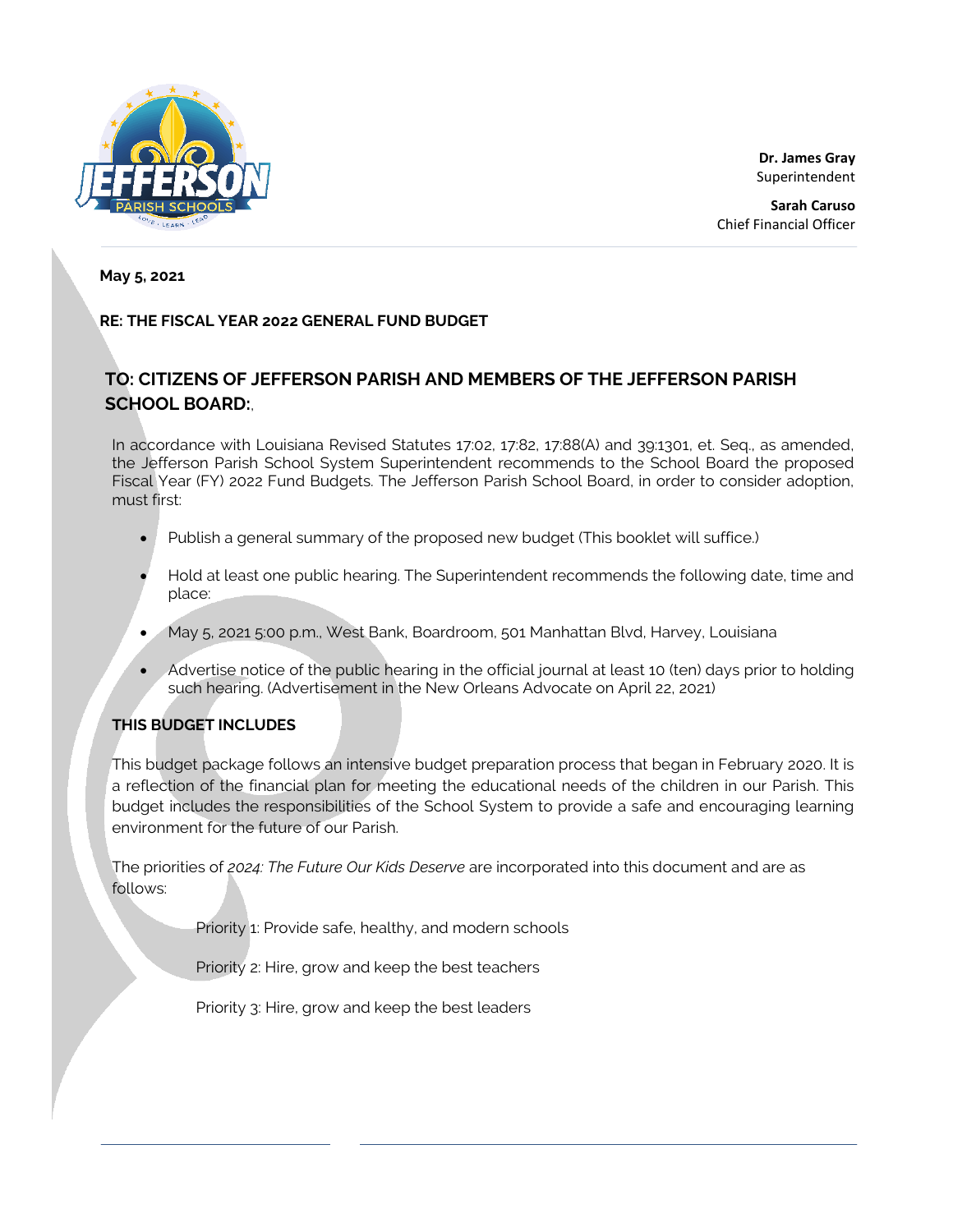Priority 4: Use a robust curriculum with aligned assignments

Priority 5: Prioritize access, equity, and opportunity

 Priority 6: Partner with families, community members, School Board members, agencies, and other stakeholders

While the main retirement system for the District (TRSL) actually decreased .6%, in comparison to the 2020-21 fiscal year, the District is still projected to spend \$62.8 million in employee retirement costs for FY 2021-2022. This is approximately 11% of the budget. In addition to high retirement contribution rates, the District pays for retiree health benefits at a cost of approximately \$25.68 million or 5% of the budget. The chart below shows the retirement contribution rates for fiscal years 2021-22, 2020-21 and 2019-20.

|                               | 2019-20      | 2020-21      | 2021-22       |
|-------------------------------|--------------|--------------|---------------|
| <b>TRSL</b>                   | 26.0%        | 25.8%        | 25.2%         |
| <b>TRSL-ORP</b>               | 28.4%        | 28.0%        | 27.7%         |
| <b>I SERS</b>                 | 29.4%        | 28.7%        | 28.7%         |
| <b>LASERS</b>                 | 40.7%        | 40.1%        | 40.1%         |
|                               |              |              |               |
| Total retirement contribution | \$62,876,717 | \$61,864,315 | \$62,838,601" |
| * Drajected figures           |              |              |               |

*\* Projected figures*

In March 2020, the School Board approved the District's "2020 Infrastructure and Efficiency Plan" which addressed several topics but also incorporated a \$16 million dollar cut plan which addressed budgeted operating deficits in previous years. The plan called for elimination of central office and school-based positions, streamlining of operations and staffing, creating and implementing staffing formulas for certain positions, and the closing of three (3) schools while converting several elementary and middle schools to the PK-8 model.

In addition to the \$16 million deficit for FY 2021, the District was also faced the financial uncertainty associated with John Bel Edwards, the governor of Louisiana, closing all Louisiana school buildings due to COVID-19. As a local governmental agency that relies heavily on sales tax, we anticipated a decrease in local revenue for FY 2021. In response to the downward economy, the District proposed an additional series of budget cuts that included several temporary cuts. Fortunately, Jefferson Parish did not experience the extreme downward economy that was anticipated in FY 2021. This budget book is reflective of an economy that has rebounded and is not reflective of a financial shortfall due to a downward economy.

However, the District has experienced a decline in enrollment over the last year. In February 2021, the enrollment of the District run schools (non Type 1 Charters) was 43,807 comparative to 46,214 in February 2020. The District's funding from the state, MFP, is based on student enrollment counts as of October and February. Therefore, this decline in enrollment has caused the District to reflect a decrease in MFP funding.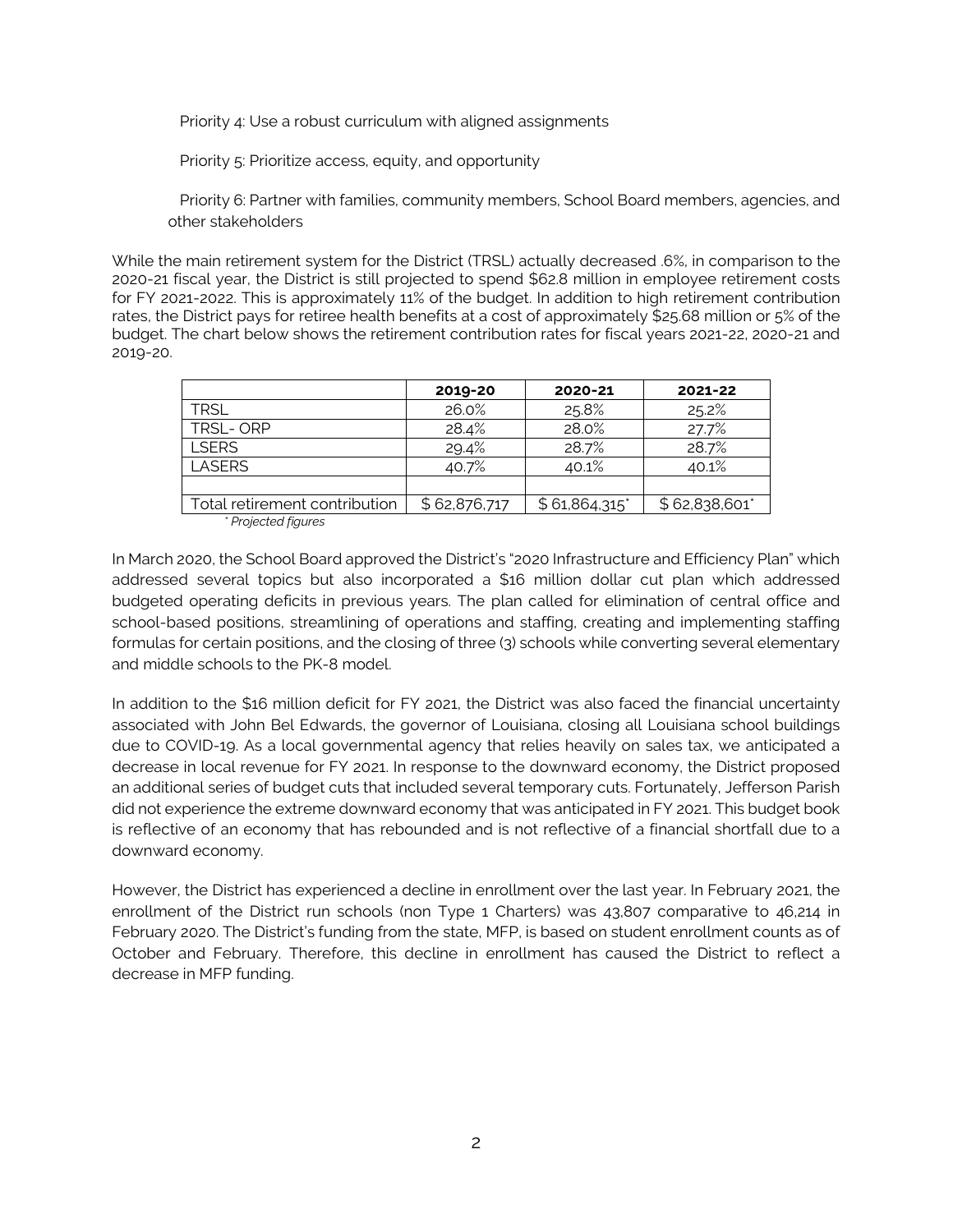#### **BUDGET CONCERNS**

In FY 2022, the District is projected to make "Payments to Other LEAS" of approximately \$77.02 million or 14% of the budget. The below chart is the breakdown of payments to other LEAs over the last ten years, which is when charter movement started in Jefferson Parish. The District is facing an increase in charter enrollment (Type 1, 2, or 3) which in turn increases the amount that needs to be disbursed,

|                    | Total      | <b>Total Charter</b> | Traditional/Charter | <b>Total School</b> |
|--------------------|------------|----------------------|---------------------|---------------------|
| <b>Fiscal Year</b> | Payments*  | <b>Enrollment</b>    | <b>School Count</b> | Count               |
| 2012               | 1,180,312  | N/A                  | 87/1                | 88                  |
| 2013               | 6,682,590  | 407                  | 77/2                | 79                  |
| 2014               | 15,255,064 | 1,328                | 76/4                | 80                  |
| 2015               | 21,967,668 | 1,890                | 76/4                | 81                  |
| 2016               | 28,432,309 | 2,593                | 77/7                | 84                  |
| 2017               | 35,339,392 | 3,070                | 77/7                | 84                  |
| 2018               | 36,746,769 | 3.101                | 78/6                | 84                  |
| 2019               | 45,288,295 | 3,385                | 79/5                | 84                  |
| 2020               | 52,994,573 | 4,059                | 76/5                | 81                  |
| 2021               | 69,638,804 | 4,954                | 73/7                | 80                  |
| 2022               | 77,019,473 | 5,507                | 73/7                | 80                  |

|                             | FY 2020 actual | FY 2022 Proposed | 2 year difference |
|-----------------------------|----------------|------------------|-------------------|
| Total MFP                   | \$243,379,086  | \$241,066,933    | (2,312,153)       |
| Payments to Charters        | 53,281,591     | 77,019,473       | 23,737,885        |
| <b>Net MFP for District</b> | \$190,097,495  | \$164,047,460    | \$ (26,050,035)   |

Since 2009-2010, the District has not received its annual 2.75% MFP increase from the State with the exception of in FY 2014-2015 (2.75%) and in FY 2020-2021 (1.375%).

| <b>Fiscal Year</b> | <b>Approximate MFP funds lost</b> |
|--------------------|-----------------------------------|
| 2009-2010          | S                                 |
| 2010-2011          | 4,697,005                         |
| 2011-2012          | 9,682,748                         |
| 2012-2013          | 14,646,134                        |
| 2013-2014          | 21,084,680                        |
| 2014-2015          | 22,445,073                        |
| 2015-2016          | 30,175,882                        |
| 2016-2017          | 37,620,132                        |
| 2017-2018          | 45,464,079                        |
| 2018-2019          | 53,295,256                        |
| 2019-2020          | 64,615,751                        |
| 2020-2021          | 67,629,390                        |
| TOTAL FUNDS LOST   | \$371,356,131                     |

When the District began investing in charter schools and enrollment in those schools began to increase, the District never implemented corresponding spending reductions to accommodate payments to charters until this fiscal year. In fact, the District increased the number of District-operated schools and employees while also authorizing charters. These two actions are, in fact, counterproductive to each other. Also, as results of inflation also have an impact on operational costs,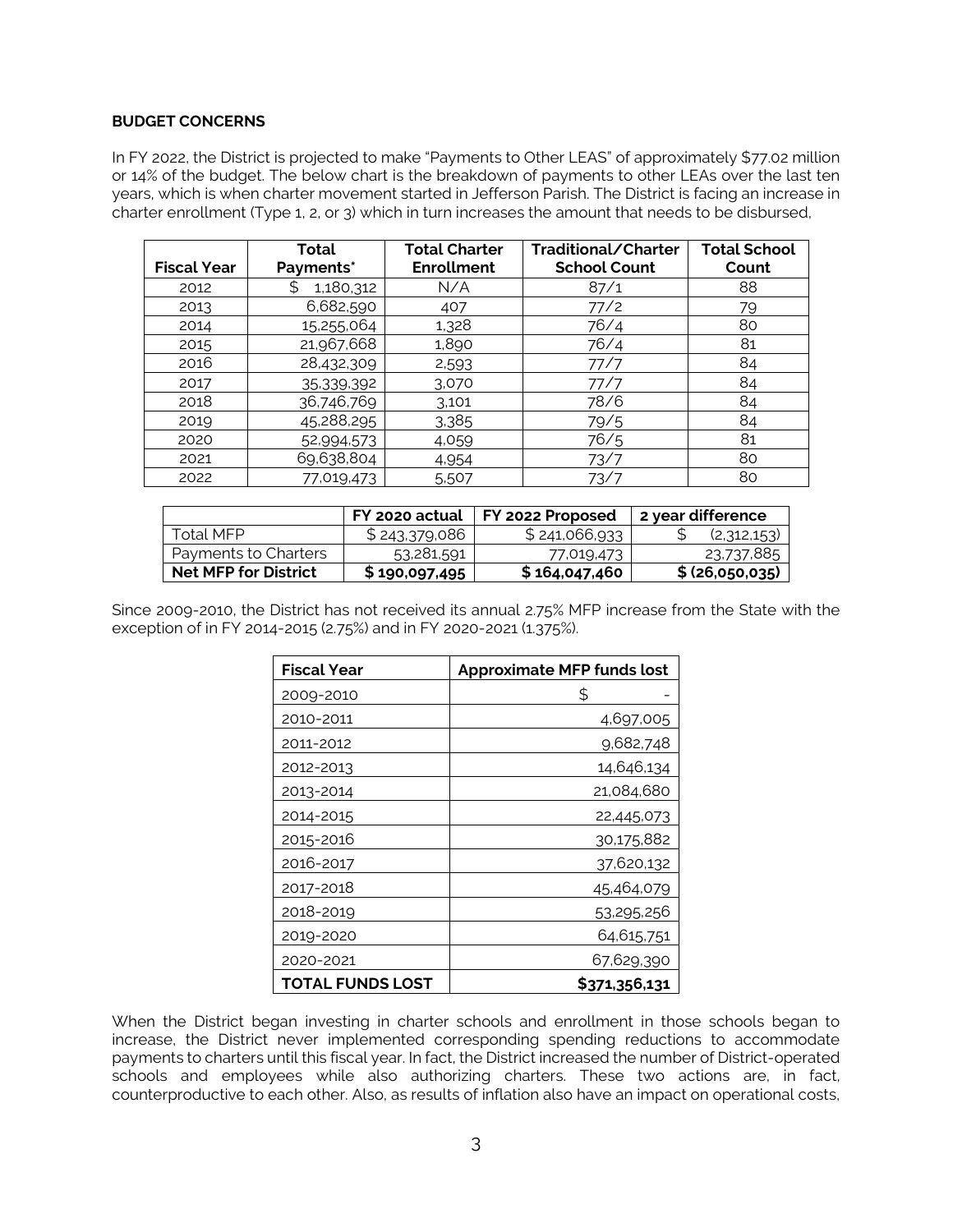we have not seen the Constitutionally-authorized 2.75% annual MFP increase for a decade with the exception of the fiscal years 2014-2015 (2.75%) and 2020-2021 (1.375%).

Inflationary impacts, costs relative to 21<sup>st</sup> century learning such as technology and school security, increasing payments to other LEAs without significant corresponding reductions as offsets, and the lack of decades worth of MFP increases have placed the District in an unfortunate financial situation that must be continuously addressed to ensure district solvency moving into future years.

#### **BUDGET OVERVIEW AND HIGHLIGHTS**

The summary of the General Fund budget for FY 2022 includes revenues and other financing sources of approximately \$558.01 million and expenditures and other financing uses of approximately \$557.15 million.

Sales tax collections and ad valorem taxes make up 56% of budgeted revenues for General Fund which is up from 55% in FY 2021. See the below chart for the budgeted revenue "make-up" for the General Fund:

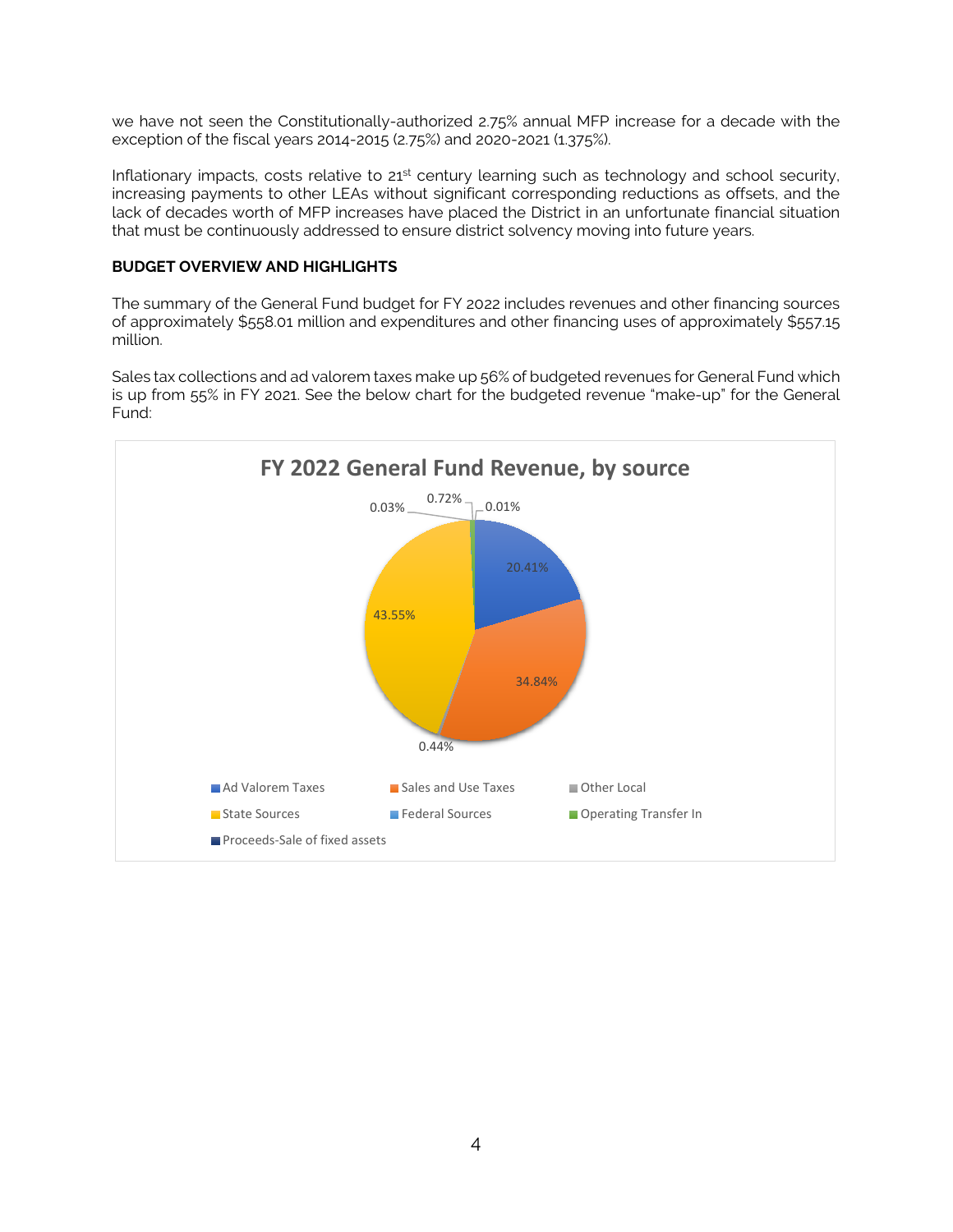

Prepared By: **Respectfully Submitted:** 

Sarah B. Caruso **Dr. James Gray** Chief Financial Officer **Superintendent** Superintendent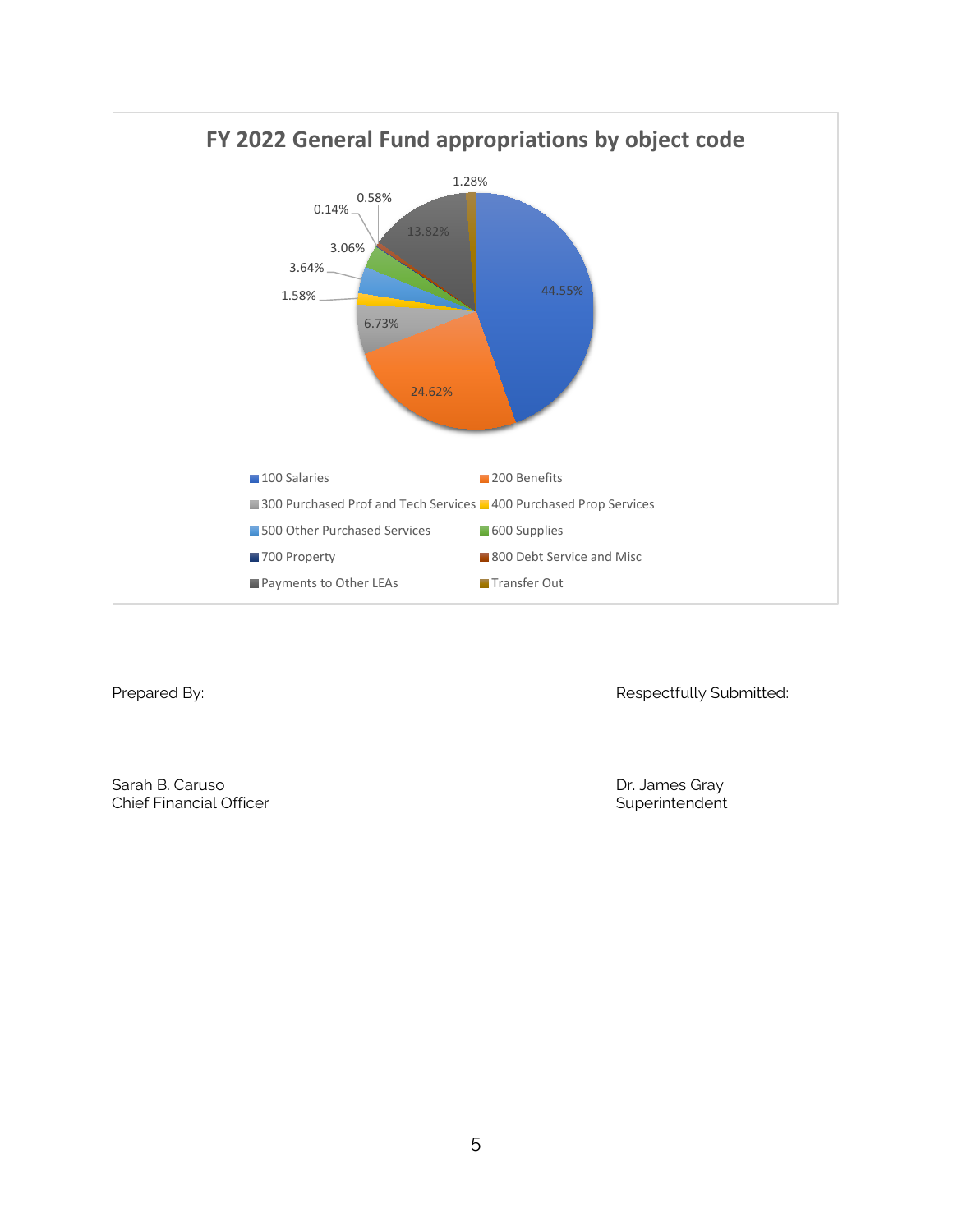## **JEFFERSON PARISH SCHOOLS FY 2022 GENERAL FUND BUDGET BOOK- SUMMARY**

|                                                    | 2021 Amended             |                |                          |              |                |               |
|----------------------------------------------------|--------------------------|----------------|--------------------------|--------------|----------------|---------------|
|                                                    |                          | 2020 Actual    |                          | (March 2021) |                | 2022 Proposed |
|                                                    |                          |                |                          |              |                |               |
| <b>REVENUES</b>                                    |                          |                |                          |              |                |               |
| <b>Ad Valorem Taxes</b>                            | \$                       | 111,644,014    | \$                       | 110,732,537  | \$             | 113,867,928   |
| Sales and Use Taxes                                |                          | 182,854,529    |                          | 193,972,094  |                | 194,404,171   |
| Other Local                                        |                          | 5,839,470      |                          | 2,517,171    |                | 2,479,688     |
| <b>State Sources</b>                               |                          | 245,300,312    |                          | 241,907,819  |                | 243,028,933   |
| <b>Federal Sources</b>                             |                          | 238,529        |                          | 194,000      |                | 194,000       |
| <b>Total Revenues</b>                              |                          | 545,876,855    |                          | 549,323,622  |                | 553,974,720   |
| <b>EXPENDITURES</b>                                |                          |                |                          |              |                |               |
| 100 Salaries                                       |                          | 250,075,519    |                          | 247,783,867  |                | 248,213,738   |
| 200 Benefits                                       |                          | 133,877,362    |                          | 136,581,492  |                | 137,194,040   |
| 300 Purchased Prof and Tech Services               |                          | 32,872,411     |                          | 36,785,040   |                | 37,504,378    |
| 400 Purchased Prop Services                        |                          | 10,768,977     |                          | 11,399,281   |                | 8,792,953     |
| 500 Other Purchased Services                       |                          | 15,546,080     |                          | 23,193,316   |                | 20,285,974    |
| 600 Supplies                                       |                          | 20,494,755     |                          | 16,980,720   |                | 17,029,417    |
| 700 Property                                       |                          | 1,071,323      |                          | 360,000      |                | 753,000       |
| 800 Debt Service and Misc                          |                          | 516,779        |                          | 3,377,704    |                | 3,251,721     |
| Payments to Other LEAs                             |                          | 53,281,591     |                          | 69,638,804   |                | 77,019,473    |
| <b>Total Expenditures</b>                          |                          | 518,504,796    |                          | 546,100,225  |                | 550,044,695   |
| <b>EXCESS (DEFICIT) OF REVENUES OVER EXPENDITU</b> |                          | 27,372,059     |                          | 3,223,397    |                | 3,930,025     |
| <b>OTHER FINANCING SOURCES (USES)</b>              |                          |                |                          |              |                |               |
| <b>Operating Transfer In</b>                       |                          | 4,926,549      |                          | 5,000,000    |                | 4,000,000     |
| Proceeds-Sale of fixed assets                      |                          | 13,361         |                          | 314,010      |                | 40,000        |
| Transfer Out                                       |                          | (12, 619, 939) |                          | (6,987,379)  |                | (7, 106, 282) |
| <b>TOTAL OTHER FINANCING SOURCES</b>               |                          | (7,680,029)    |                          | (1,673,369)  |                | (3,066,282)   |
|                                                    |                          |                |                          |              |                |               |
| <b>NET CHANGE IN FUND BALANCE</b>                  | \$                       | 19,692,029     | \$                       | 1,550,028    | $\frac{1}{2}$  | 863,743       |
| <b>FUND BALANCE, BEGINNING</b>                     | \$                       | 157,604,474    | $\mathfrak{S}$           | 177,296,503  | $\mathfrak{S}$ | 178,846,531   |
| <b>FUND BALANCE, ENDING</b>                        | $\overline{\mathcal{L}}$ | 177,296,503    | $\overline{\mathcal{L}}$ | 178,846,531  | $\frac{1}{2}$  | 179,710,274   |
|                                                    |                          |                |                          |              |                |               |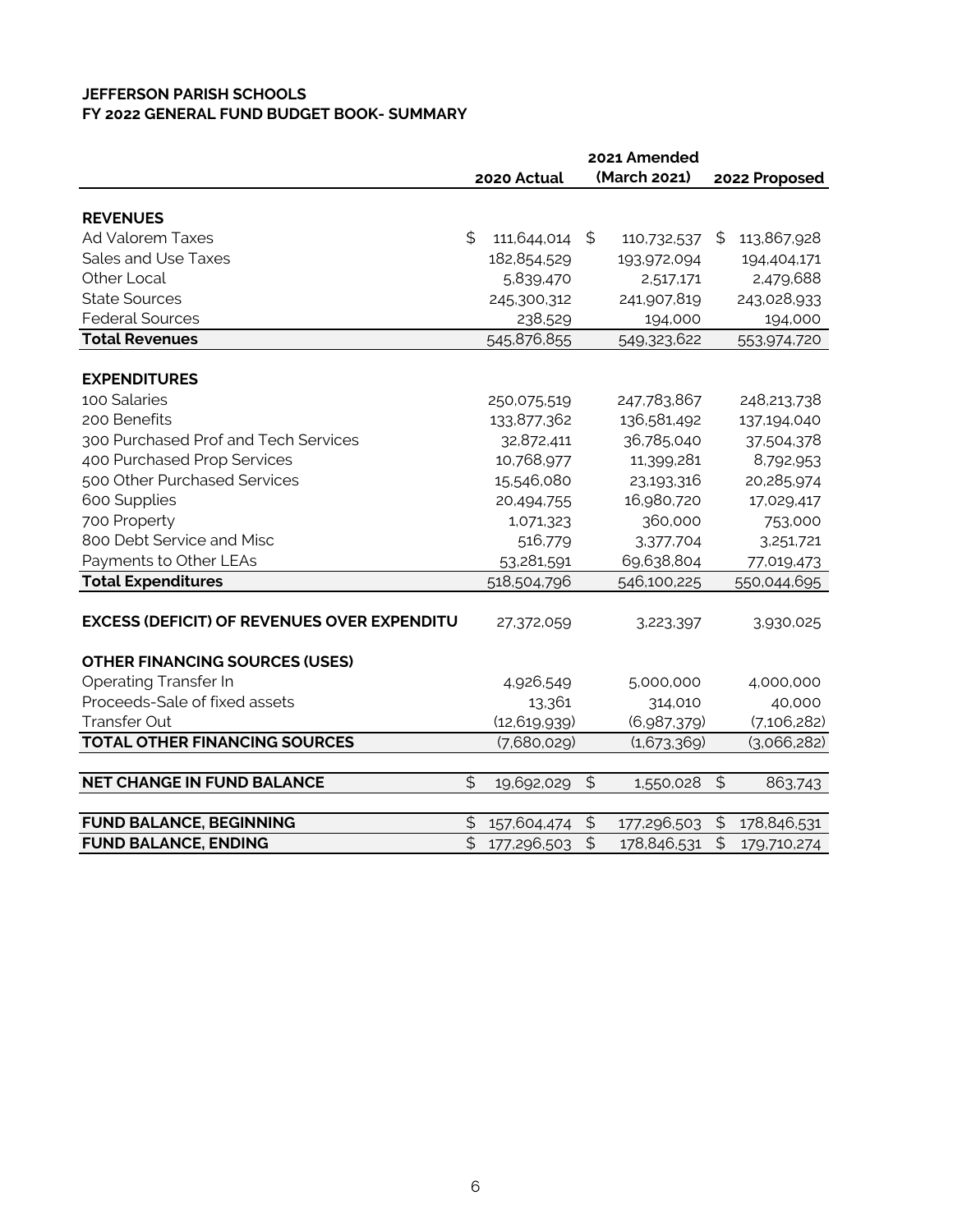**JEFFERSON PARISH SCHOOLS FY 2022 GENERAL FUND BUDGET BOOK- DETAIL- BY OBJECT, BY FUNCTION**

| OBJECT                                                 | <b>OBJECT DESCRIPTION</b>                                                                          | <b>FUNCTION DESCRIPTION</b>                                                                                     |    | 2020 Actual               | 2021 Amended<br>(March 2021) | 2022 Proposed             |
|--------------------------------------------------------|----------------------------------------------------------------------------------------------------|-----------------------------------------------------------------------------------------------------------------|----|---------------------------|------------------------------|---------------------------|
|                                                        |                                                                                                    |                                                                                                                 |    |                           |                              |                           |
| <b><i><u>REVENUES</u></i></b><br><b>LOCAL REVENUES</b> |                                                                                                    |                                                                                                                 |    |                           |                              |                           |
|                                                        | Ad Valorem Taxes                                                                                   |                                                                                                                 | s  | 111,644,014 \$            | 110.732.537 \$               | 113.867.928               |
|                                                        | Sales and Use Taxes<br>Earnings on investments                                                     |                                                                                                                 |    | 182,854.529<br>3.342.031  | 193.972.094<br>683.000       | 194.404.171<br>683.000    |
|                                                        | Other revenues from local sources                                                                  |                                                                                                                 |    | 2.395.603                 | 1,834.171                    | 1,796,688                 |
| <b>TOTAL LOCAL REVENUES</b>                            | Tuition                                                                                            |                                                                                                                 |    | 101,836<br>300,338,013    | 307,221,803                  | 310,751,787               |
|                                                        |                                                                                                    |                                                                                                                 |    |                           |                              |                           |
| <b>STATE REVENUE</b>                                   | MFP- State Public School Fund                                                                      |                                                                                                                 |    | 243.379.086               | 239.964.819                  | 241,066.933               |
|                                                        | Retirement- PIF                                                                                    |                                                                                                                 |    | 29,800                    | 35,000                       | 35,000                    |
|                                                        | Revenue in Lieu of Taxes (Revenue Sharing)<br>State Restricted Grants-In-Aid (PIP, NonPub)         |                                                                                                                 |    | 1,777.830<br>113.596      | 1,776,000<br>132,000         | 1,795.000<br>132,000      |
| <b>TOTAL STATE REVENUES</b>                            |                                                                                                    |                                                                                                                 |    | 245,300,312               | 241,907,819                  | 243,028,933               |
| <b>FEDERAL REVENUE</b>                                 |                                                                                                    |                                                                                                                 |    |                           |                              |                           |
| TOTAL FEDERAL REVENUES                                 | JROTC Federal                                                                                      |                                                                                                                 |    | 238.529                   | 194.000                      | 194.000<br>194,000        |
|                                                        |                                                                                                    |                                                                                                                 |    | 238,529                   | 194,000                      |                           |
| <b>TOTAL REVENUES</b>                                  |                                                                                                    |                                                                                                                 | \$ | 545,876,855 \$            | 549.323,622 \$               | 553,974,720               |
| <b>EXPENDITURES</b>                                    |                                                                                                    |                                                                                                                 |    |                           |                              |                           |
|                                                        | 111 Salaries- Officials/Administrators/Managers<br>111 Salaries- Officials/Administrators/Managers | Board of Education Services<br><b>Business Services</b>                                                         |    | 87,600<br>561.270         | 87.600<br>563.645            | 87,600<br>566.020         |
|                                                        | 111 Salaries- Officials/Administrators/Managers                                                    | Central Services- Planning, Research, Development, and Evaluation Services                                      |    | 1,635.528                 | 1,641,803                    | 1,632,400                 |
|                                                        | 111 Salaries- Officials/Administrators/Managers<br>111 Salaries- Officials/Administrators/Managers | Executive Administrative Services<br>Guidance Services                                                          |    | 604.584<br>83.375         | 476.289<br>84.100            | 545.289<br>84.825         |
|                                                        | 111 Salaries- Officials/Administrators/Managers                                                    | <b>Health Services</b>                                                                                          |    | 184.425                   | 185.150                      | 185.875                   |
|                                                        | 111 Salaries- Officials/Administrators/Managers<br>111 Salaries- Officials/Administrators/Managers | Improvement of Instructional Staff Services                                                                     |    | 1,969.842                 | 1,882,888                    | 1.964.004                 |
|                                                        | 111 Salaries- Officials/Administrators/Managers                                                    | Instruction and Curriculum Development Services<br>Instructional Staff Training Services                        |    | 1.541.123<br>124.323      | 1,165,250<br>51,799          | 1,258.750<br>67,80C       |
|                                                        | 111 Salaries- Officials/Administrators/Managers                                                    | Operations and Maintenance of Plant Services                                                                    |    | 347.363                   | 340.254                      | 331.575                   |
|                                                        | 111 Salaries- Officials/Administrators/Managers<br>111 Salaries- Officials/Administrators/Managers | Other Pupil Support Services<br>Psychological and Educational Assessment Services                               |    | 220.403<br>163.499        | 220,000<br>160,325           | 225.420<br>160.325        |
|                                                        | 111 Salaries- Officials/Administrators/Managers                                                    | <b>Pupil Support Services</b>                                                                                   |    | 372.901                   | 266,675                      | 266,675                   |
|                                                        | 111 Salaries- Officials/Administrators/Managers<br>111 Salaries- Officials/Administrators/Managers | Regular Programs- K, Elem, Secondary<br>School Administration                                                   |    | 5.589<br>15.448.839       | 15.080.986                   | 15.416.342                |
|                                                        | 111 Salaries- Officials/Administrators/Managers                                                    | Speech Pathology and Audiology Services                                                                         |    | 161,650                   | 161,650                      | 161,650                   |
| 111 Total                                              | 111 Salaries- Officials/Administrators/Managers                                                    | <b>Student Transportation Services</b>                                                                          |    | 161,825<br>23.674.138     | 162.550<br>22,530.964        | 161,825<br>23.116.375     |
|                                                        | 112 Salaries- Teachers                                                                             | Adult Education and Literacy Programs                                                                           |    | 57.815                    |                              |                           |
|                                                        | 112 Salaries- Teachers<br>112 Salaries- Teachers                                                   | Career and Technical Education Programs<br>Instructional Staff Training Services                                |    | 1,931,303<br>74.604       | 1,184,802<br>112,700         | 1,637.512                 |
|                                                        | 112 Salaries- Teachers                                                                             | Library/Media Services                                                                                          |    | 4.486.696                 | 4.473.684                    | 4.372.139                 |
|                                                        | 112 Salaries- Teachers                                                                             | Other Instructional Programs                                                                                    |    | 3.012,178<br>97.086,276   | 2,710,665                    | 2,205.441                 |
|                                                        | 112 Salaries- Teachers<br>112 Salaries- Teachers                                                   | Regular Programs- K, Elem, Secondary<br>Special Education Programs                                              |    | 29.731.036                | 102,880,665<br>29.659.537    | 98.915.022<br>29.745.633  |
|                                                        | 112 Salaries- Teachers                                                                             | Special Education Programs- Gifted and Talented                                                                 |    | 6,252,295                 | 6.479.658                    | 6,207.941                 |
| 112 Total                                              | 112 Salaries- Teachers                                                                             | Special Programs- (NCLB), (Title III), Pre-K, and Other                                                         |    | 11,141,733<br>153.773.936 | 10,287,146<br>157.788.856    | 10.338.422<br>153.422,110 |
|                                                        | 113 Salaries- Therapists/Specialists/Counselors                                                    | Guidance Services                                                                                               |    | 3.774.768                 | 3.769.267                    | 2,920,386                 |
|                                                        | 113 Salaries- Therapists/Specialists/Counselors<br>113 Salaries- Therapists/Specialists/Counselors | Improvement of Instructional Staff Services<br>Instruction and Curriculum Development Services                  |    | 62,136<br>8,625           | 62.136                       | 47.500                    |
|                                                        | 113 Salaries- Therapists/Specialists/Counselors                                                    | Occupational Therapy and Related Services                                                                       |    | 1.211.248                 | 1,253,600                    | 1,332,400                 |
|                                                        | 113 Salaries- Therapists/Specialists/Counselors<br>113 Salaries- Therapists/Specialists/Counselors | Psychological and Educational Assessment Services<br><b>Pupil Support Services</b>                              |    | 4.375.682<br>3.133.634    | 4.140.183<br>2,991,695       | 4.856.459<br>3.705.594    |
|                                                        | 113 Salaries- Therapists/Specialists/Counselors                                                    | Speech Pathology and Audiology Services                                                                         |    | 5.552.944                 | 5.642.722                    | 5.769.914                 |
| 113 Total                                              | 114 Salaries- Clerical/Secretarial                                                                 | Board of Education Services                                                                                     |    | 18,119.037<br>51,000      | 17.859.603<br>51,000         | 18.632.253<br>51,000      |
|                                                        | 114 Salaries- Clerical/Secretarial                                                                 | <b>Business Services</b>                                                                                        |    | 601,643                   | 541.560                      | 577.310                   |
|                                                        | 114 Salaries- Clerical/Secretarial<br>114 Salaries- Clerical/Secretarial                           | Central Services- Planning, Research, Development, and Evaluation Services<br>Executive Administrative Services |    | 984.824<br>78,698         | 949.792<br>91,000            | 1,014,888<br>91,000       |
|                                                        | 114 Salaries- Clerical/Secretarial                                                                 | <b>Health Services</b>                                                                                          |    | 37.882                    | 37.882                       | 37,882                    |
|                                                        | 114 Salaries- Clerical/Secretarial                                                                 | Improvement of Instructional Staff Services                                                                     |    | 465.701                   | 480.152                      | 435.898                   |
|                                                        | 114 Salaries- Clerical/Secretarial<br>114 Salaries- Clerical/Secretarial                           | Instruction and Curriculum Development Services<br>Operations and Maintenance of Plant Services                 |    | 36,000<br>161,500         | 36,500<br>162,500            | 37.000<br>163.500         |
|                                                        | 114 Salaries- Clerical/Secretarial                                                                 | Other Pupil Support Services                                                                                    |    | 40,500                    | 40.500                       | 40.500                    |
|                                                        | 114 Salaries- Clerical/Secretarial<br>114 Salaries- Clerical/Secretarial                           | Psychological and Educational Assessment Services<br><b>Pupil Support Services</b>                              |    | 28,000<br>33.020          | 33.020                       | 29,000<br>33.020          |
|                                                        | 114 Salaries- Clerical/Secretarial                                                                 | School Administration                                                                                           |    | 6,697.200                 | 6,190,818                    | 6,270,170                 |
|                                                        | 114 Salaries- Clerical/Secretarial<br>114 Salaries- Clerical/Secretarial                           | Speech Pathology and Audiology Services<br><b>Student Transportation Services</b>                               |    | 291,830                   | 294.500                      | 29.500<br>291,500         |
| 114 Total                                              |                                                                                                    |                                                                                                                 |    | 9.507.799                 | 8,909,224                    | 9.102,168                 |
|                                                        | 115 Salaries- Para-professionals/Aides<br>115 Salaries- Para-professionals/Aides                   | Other Instructional Programs<br>Regular Programs- K, Elem, Secondary                                            |    | 153.017<br>234.803        | 27.050<br>50,600             | 22.450<br>126.975         |
|                                                        | 115 Salaries- Para-professionals/Aides                                                             | Special Education Programs                                                                                      |    | 7.647.694                 | 6,005,861                    | 6.343.695                 |
|                                                        | 115 Salaries- Para-professionals/Aides<br>115 Salaries- Para-professionals/Aides                   | Special Programs- (NCLB), (Title III), Pre-K, and Other<br>Student Transportation Services                      |    | 5.722.503<br>1,150,368    | 5.719.500<br>1,173,278       | 5.721,760<br>1,308,808    |
|                                                        | 115 Salaries- Para-professionals/Aides                                                             | Support of Individual Special Needs Students                                                                    |    | 1,808,054                 | 1,226,792                    | 2,014.103                 |
| 115 Total                                              | 116 Salaries- Service Workers                                                                      | <b>Business Services</b>                                                                                        |    | 16.716.439<br>410.961     | 14.203.081<br>338.368        | 15.537.791<br>363.726     |
|                                                        | 116 Salaries- Service Workers                                                                      | Operations and Maintenance of Plant Services                                                                    |    | 10.937.886                | 9.643.886                    | 9.827.183                 |
| 116 Total                                              | 116 Salaries- Service Workers                                                                      | <b>Student Transportation Services</b>                                                                          |    | 6.739.607<br>18,088.454   | 6,869.557<br>16,851,811      | 7.207.454<br>17.398.362   |
|                                                        | 117 Salaries- Skilled Crafts                                                                       | Operations and Maintenance of Plant Services                                                                    |    | 326,780                   | 140,245                      | 171,810                   |
| 117 Total                                              | 118 Salaries- Degreed Professionals                                                                | Board of Education Services                                                                                     |    | 326,780<br>133.000        | 140,245<br>133.000           | 171,810<br>134.125        |
|                                                        | 118 Salaries- Degreed Professionals                                                                | <b>Business Services</b>                                                                                        |    | 731.336                   | 588.465                      | 654.205                   |
|                                                        | 118 Salaries- Degreed Professionals<br>118 Salaries- Degreed Professionals                         | Central Services- Planning, Research, Development, and Evaluation Services<br><b>Health Services</b>            |    | 493.723<br>2,191,740      | 478,800<br>2,194,000         | 545.600<br>3.322.500      |
| 118 Total                                              |                                                                                                    |                                                                                                                 |    | 3.549.800                 | 3.394.265                    | 4.656.430                 |
|                                                        | 119 Salaries- Other Salaries<br>119 Salaries- Other Salaries                                       | <b>Business Services</b><br>Central Services- Planning, Research, Development, and Evaluation Services          |    | 58,800<br>782,686         | 59.400<br>755.800            | 60,000<br>721,000         |
|                                                        | 119 Salaries- Other Salaries                                                                       | Community Services Operations                                                                                   |    | 9.261                     |                              |                           |
|                                                        | 119 Salaries- Other Salaries                                                                       | Improvement of Instructional Staff Services                                                                     |    | 90.391                    | 92,000                       | 62,500                    |
|                                                        | 119 Salaries- Other Salaries<br>119 Salaries- Other Salaries                                       | Other Pupil Support Services<br>Parental/Family Involvement                                                     |    | 847.365<br>17.095         | 861,368<br>18.375            | 693.310<br>16,013         |
|                                                        | 119 Salaries- Other Salaries                                                                       | Speech Pathology and Audiology Services                                                                         |    | 309.052                   | 313.007                      | 333,806                   |
| 119 Total                                              | 120 Salaries of Temporary Employees                                                                | Central Services- Planning, Research, Development, and Evaluation Services                                      |    | 2,114,649<br>60,070       | 2,099.950<br>24.930          | 1,886,628<br>22.930       |
|                                                        | 120 Salaries of Temporary Employees                                                                | Community Services Operations                                                                                   |    | 2.752                     | 1,480                        | 1,480                     |
|                                                        | 120 Salaries of Temporary Employees<br>120 Salaries of Temporary Employees                         | Food Services Operations<br>Operations and Maintenance of Plant Services                                        |    | 1,184<br>97.000           | 4.339<br>109.685             | 4.339<br>109.139          |
|                                                        | 120 Salaries of Temporary Employees                                                                | Other Instructional Programs                                                                                    |    | $\circ$                   | 84                           | 84                        |
|                                                        | 120 Salaries of Temporary Employees<br>120 Salaries of Temporary Employees                         | Regular Programs- K, Elem, Secondary<br>School Administration                                                   |    | 37.340<br>64.535          | 42,867<br>81,058             | 42,867<br>84.897          |
|                                                        | 120 Salaries of Temporary Employees                                                                | Special Education Programs                                                                                      |    | 249.356                   | 246,506                      | 246.506                   |
| 120 Total                                              | 120 Salaries of Temporary Employees                                                                | <b>Student Transportation Services</b>                                                                          |    | 112.537<br>624.773        | 50,290<br>561,239            | 46.458<br>558.700         |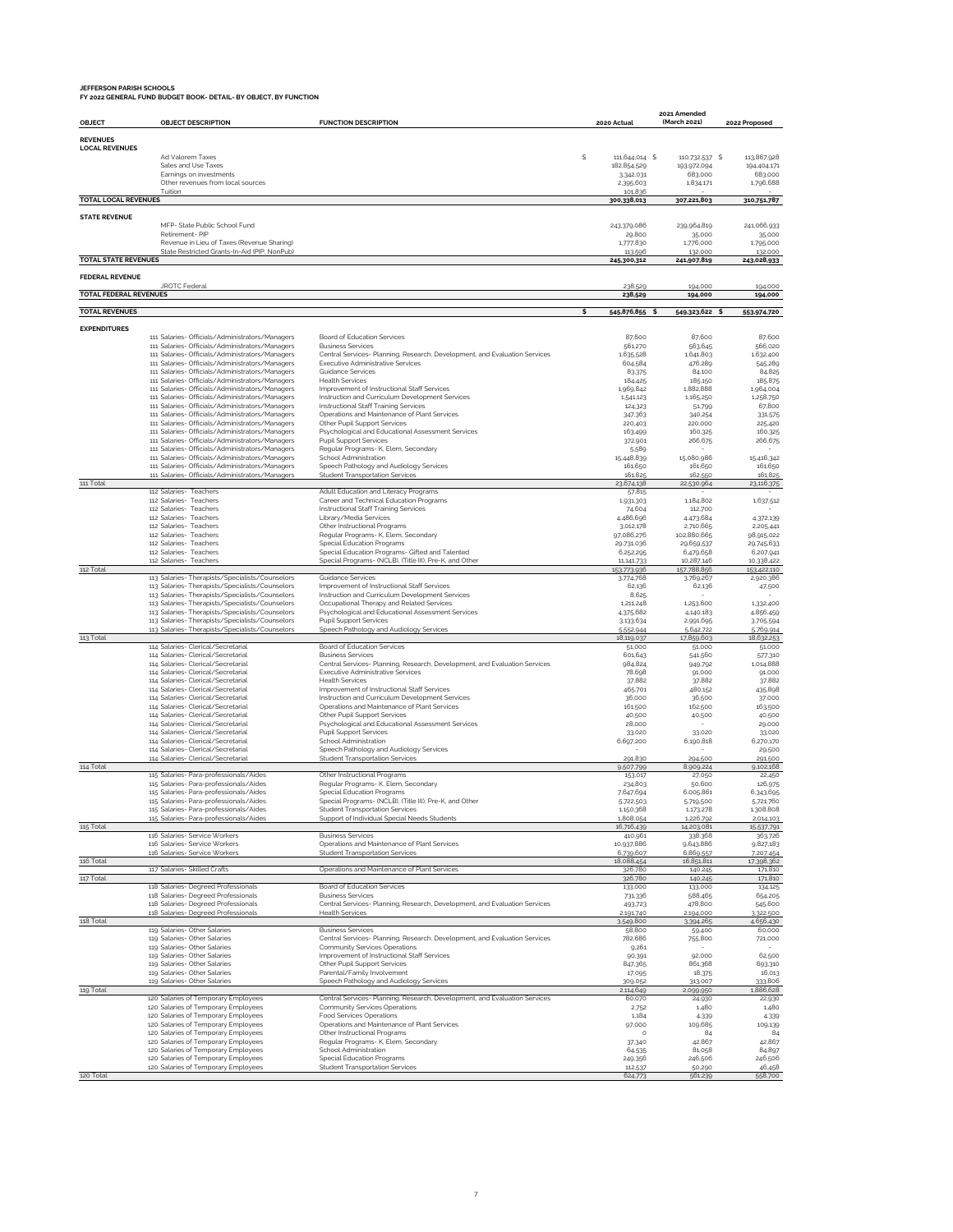| <b>OBJECT</b> | <b>OBJECT DESCRIPTION</b>                                                      | <b>FUNCTION DESCRIPTION</b>                                                                                           | 2020 Actual             | 2021 Amended<br>(March 2021)   | 2022 Proposed            |
|---------------|--------------------------------------------------------------------------------|-----------------------------------------------------------------------------------------------------------------------|-------------------------|--------------------------------|--------------------------|
|               |                                                                                |                                                                                                                       |                         |                                |                          |
|               | 130 Salaries for extra work performed                                          | Adult Education and Literacy Programs                                                                                 | 416                     |                                |                          |
|               | 130 Salaries for extra work performed                                          | Board of Education Services<br><b>Business Services</b>                                                               | 1.553                   |                                | 1,000<br>41,027          |
|               | 130 Salaries for extra work performed<br>130 Salaries for extra work performed | Career and Technical Education Programs                                                                               | 79.665<br>2.234         | 33.000                         | 6.750                    |
|               | 130 Salaries for extra work performed                                          | Central Services- Planning, Research, Development, and Evaluation Services                                            | 64.065                  | 87.807                         | 7.807                    |
|               | 130 Salaries for extra work performed                                          | Community Services Operations                                                                                         | 14                      |                                | 6                        |
|               | 130 Salaries for extra work performed<br>130 Salaries for extra work performed | <b>Executive Administrative Services</b><br>Food Services Operations                                                  | 5.698<br>2.374          | $\overline{\phantom{a}}$<br>36 | 36                       |
|               | 130 Salaries for extra work performed                                          | Guidance Services                                                                                                     | 7.024                   | 972                            | 4.222                    |
|               | 130 Salaries for extra work performed                                          | <b>Health Services</b>                                                                                                | 5.917                   | (543)                          | 15.743                   |
|               | 130 Salaries for extra work performed                                          | Improvement of Instructional Staff Services                                                                           | 44.659                  | 277.365                        | 43.503                   |
|               | 130 Salaries for extra work performed<br>130 Salaries for extra work performed | Instruction and Curriculum Development Services<br>Instructional Staff Training Services                              | 5,202<br>3.062          | 1.306                          | 905<br>2.556             |
|               | 130 Salaries for extra work performed                                          | Library/Media Services                                                                                                | 21.419                  | 287                            | 4.287                    |
|               | 130 Salaries for extra work performed                                          | Occupational Therapy and Related Services                                                                             | 2.370                   | 10,500                         |                          |
|               | 130 Salaries for extra work performed<br>130 Salaries for extra work performed | Operations and Maintenance of Plant Services<br>Other Instructional Programs                                          | 872,815<br>1,606.510    | 752.528<br>1,918,363           | 774.016<br>1,939.943     |
|               | 130 Salaries for extra work performed                                          | Other Pupil Support Services                                                                                          | 1.590                   | (1,500)                        | 1,024                    |
|               | 130 Salaries for extra work performed                                          | Parental/Family Involvement                                                                                           | 44.013                  | 16,185                         | 41,226                   |
|               | 130 Salaries for extra work performed                                          | Psychological and Educational Assessment Services<br><b>Pupil Support Services</b>                                    | 146.221<br>2.057        | (2.750)                        | 167.113                  |
|               | 130 Salaries for extra work performed<br>130 Salaries for extra work performed | Regular Programs- K, Elem, Secondary                                                                                  | 257.619                 | 123.413                        | 13.902<br>252.727        |
|               | 130 Salaries for extra work performed                                          | School Administration                                                                                                 | 47.436                  | 36.787                         | 80,055                   |
|               | 130 Salaries for extra work performed                                          | Special Education Programs                                                                                            | 23.071                  | 7,228                          | 40,018                   |
|               | 130 Salaries for extra work performed<br>130 Salaries for extra work performed | Special Education Programs- Gifted and Talented<br>Special Programs- (NCLB), (Title III), Pre-K, and Other            | 3.520<br>38.574         | 1,185<br>627                   | 7.185<br>36.717          |
|               | 130 Salaries for extra work performed                                          | Speech Pathology and Audiology Services                                                                               | 3.815                   | (2, 176)                       | 2.674                    |
|               | 130 Salaries for extra work performed                                          | <b>Student Transportation Services</b>                                                                                | 268,631                 | 177.484                        | 203.794                  |
|               | 130 Salaries for extra work performed                                          | Support of Individual Special Needs Students                                                                          | 2.569                   | 2.426                          | 2.426                    |
| 130 Total     | 150 Stipend Pay                                                                | Instructional Staff Training Services                                                                                 | 3.564.113<br>15.603     | 3.440.531<br>4.100             | 3.690.661<br>40.45C      |
| 150 Total     |                                                                                |                                                                                                                       | 15.603                  | 4.100                          | 40.45C                   |
|               | 210 Group Insurance                                                            | Adult Education and Literacy Programs                                                                                 | 5.509                   |                                |                          |
|               | 210 Group Insurance<br>210 Group Insurance                                     | Board of Education Services<br><b>Business Services</b>                                                               | 12,369<br>322,201       | 12,500<br>282,526              | 13.070<br>341,000        |
|               | 210 Group Insurance                                                            | Career and Technical Education Programs                                                                               | 279.820                 | 170.934                        | 246.442                  |
|               | 210 Group Insurance                                                            | Central Services- Planning, Research, Development, and Evaluation Services                                            | 539.358                 | 533.734                        | 598.082                  |
|               | 210 Group Insurance                                                            | <b>Executive Administrative Services</b>                                                                              | 55.913                  | 37.542                         | 44.034                   |
|               | 210 Group Insurance<br>210 Group Insurance                                     | Food Services Operations<br>Guidance Services                                                                         | 46<br>499.264           | 517.850                        | 398.179                  |
|               | 210 Group Insurance                                                            | <b>Health Services</b>                                                                                                | 338.179                 | 352.355                        | 394.832                  |
|               | 210 Group Insurance                                                            | Improvement of Instructional Staff Services                                                                           | 307.960                 | 311.334                        | 320.597                  |
|               | 210 Group Insurance                                                            | Instruction and Curriculum Development Services                                                                       | 180,099                 | 142.797                        | 159.105                  |
|               | 210 Group Insurance<br>210 Group Insurance                                     | Instructional Staff Training Services<br>Library/Media Services                                                       | (75.257)<br>581.193     | 21,096<br>603.859              | 7.299<br>633.613         |
|               | 210 Group Insurance                                                            | Occupational Therapy and Related Services                                                                             | 158.951                 | 164.839                        | 188,234                  |
|               | 210 Group Insurance                                                            | Operations and Maintenance of Plant Services                                                                          | 2,112,387               | 2.218.682                      | 2,076.944                |
|               | 210 Group Insurance                                                            | Other Instructional Programs                                                                                          | 355.736                 | 291,639                        | 235.785                  |
|               | 210 Group Insurance<br>210 Group Insurance                                     | Other Pupil Support Services<br>Parental/Family Involvement                                                           | 134.968<br>8,496        | 141,400<br>8.558               | 115.678<br>7.849         |
|               | 210 Group Insurance                                                            | Psychological and Educational Assessment Services                                                                     | 623.875                 | 609.413                        | 689.009                  |
|               | 210 Group Insurance                                                            | Pupil Support Services                                                                                                | 496,602                 | 481.065                        | 624.274                  |
|               | 210 Group Insurance<br>210 Group Insurance                                     | Regular Programs- K, Elem, Secondary<br>School Administration                                                         | 13.065.462<br>3.028,976 | 13.899.141<br>2,962,048        | 13.916.458<br>3.090.494  |
|               | 210 Group Insurance                                                            | Special Education Programs                                                                                            | 5.799.737               | 5.748.201                      | 5.562,699                |
|               | 210 Group Insurance                                                            | Special Education Programs- Gifted and Talented                                                                       | 899.070                 | 916.307                        | 915.193                  |
|               | 210 Group Insurance                                                            | Special Programs- (NCLB), (Title III), Pre-K, and Other                                                               | 2,602,673               | 2.746.105                      | 2.531.904                |
|               | 210 Group Insurance<br>210 Group Insurance                                     | Speech Pathology and Audiology Services<br><b>Student Transportation Services</b>                                     | 804.574<br>1.557.354    | 844.482<br>1,553.042           | 936.699<br>1,789.127     |
|               | 210 Group Insurance                                                            | Support of Individual Special Needs Students                                                                          | 366.426                 | 347.198                        | 468,704                  |
| 210 Total     |                                                                                |                                                                                                                       | 35.061.942              | 35.918.646                     | 36.305.302               |
|               | 220 FICA Contributions<br>220 FICA Contributions                               | Adult Education and Literacy Programs<br><b>Business Services</b>                                                     | 417<br>1,297            |                                |                          |
|               | 220 FICA Contributions                                                         | Central Services- Planning, Research, Development, and Evaluation Services                                            | 2.570                   |                                |                          |
|               | 220 FICA Contributions                                                         | Community Services Operations                                                                                         | 53                      |                                | $\overline{\phantom{a}}$ |
|               | 220 FICA Contributions<br>220 FICA Contributions                               | <b>Food Services Operations</b><br><b>Health Services</b>                                                             | 1,950<br>3.159          |                                |                          |
|               | 220 FICA Contributions                                                         | Improvement of Instructional Staff Services                                                                           | 330                     |                                |                          |
|               | 220 FICA Contributions                                                         | Occupational Therapy and Related Services                                                                             | 474                     |                                |                          |
|               | 220 FICA Contributions<br>220 FICA Contributions                               | Operations and Maintenance of Plant Services                                                                          | 110.687                 | 120,273                        | 110,422                  |
|               | 220 FICA Contributions                                                         | Other Instructional Programs<br>Parental/Family Involvement                                                           | 12,403<br>59            |                                |                          |
|               | 220 FICA Contributions                                                         | Regular Programs- K, Elem, Secondary                                                                                  | 2.150                   | 2.325                          |                          |
|               | 220 FICA Contributions                                                         | School Administration                                                                                                 | 46.781                  | 23.224                         | 32,627                   |
|               | 220 FICA Contributions<br>220 FICA Contributions                               | Special Education Programs<br>Special Education Programs- Gifted and Talented                                         | 14,811<br>716           | 4.117                          | 1.362                    |
|               | 220 FICA Contributions                                                         | Special Programs- (NCLB), (Title III), Pre-K, and Other                                                               | (44)                    | 1.222                          |                          |
|               | 220 EICA Contributions                                                         | <b>Student Transportation Services</b>                                                                                | 18,885                  | 18,408                         | 10,416                   |
| 220 Total     | 220 FICA Contributions                                                         | Support of Individual Special Needs Students                                                                          | 216,698                 | 1.362<br>170.931               |                          |
|               | 225 Medicare Contributions                                                     | Adult Education and Literacy Programs                                                                                 | 834                     |                                | 154.827                  |
|               | 225 Medicare Contributions                                                     | Board of Education Services                                                                                           | 2,639                   | 2,668                          | 2,699                    |
|               | 225 Medicare Contributions                                                     | <b>Business Services</b>                                                                                              | 32.534                  | 30.877                         | 32,803                   |
|               | 225 Medicare Contributions<br>225 Medicare Contributions                       | Career and Technical Education Programs<br>Central Services- Planning, Research, Development, and Evaluation Services | 26,606<br>51,969        | 17.743<br>57.115               | 24.119<br>57.197         |
|               | 225 Medicare Contributions                                                     | Community Services Operations                                                                                         | 22                      | 21                             | 22                       |
|               | 225 Medicare Contributions<br>225 Medicare Contributions                       | <b>Executive Administrative Services</b><br><b>Food Services Operations</b>                                           | 9.347<br>460            | 8,226                          | 9.226<br>28 <sub>9</sub> |
|               | 225 Medicare Contributions                                                     | Guidance Services                                                                                                     | 52.871                  | 570<br>56.352                  | 43.822                   |
|               | 225 Medicare Contributions                                                     | <b>Health Services</b>                                                                                                | 32.492                  | 35.050                         | 51,649                   |
|               | 225 Medicare Contributions                                                     | Improvement of Instructional Staff Services                                                                           | 33.246                  | 40.637                         | 37.024                   |
|               | 225 Medicare Contributions<br>225 Medicare Contributions                       | Instruction and Curriculum Development Services<br>Instructional Staff Training Services                              | 21,996<br>3.346         | 17.735<br>2,817                | 18,802<br>1.719          |
|               | 225 Medicare Contributions                                                     | Library/Media Services                                                                                                | 61,882                  | 65.789                         | 63.813                   |
|               | 225 Medicare Contributions                                                     | Occupational Therapy and Related Services                                                                             | 16.046                  | 18.329                         | 19.320                   |
|               | 225 Medicare Contributions<br>225 Medicare Contributions                       | Operations and Maintenance of Plant Services<br>Other Instructional Programs                                          | 172,211<br>66,070       | 163.128<br>68,199              | 165.559<br>60.704        |
|               | 225 Medicare Contributions                                                     | Other Pupil Support Services                                                                                          | 15.125                  | 16.383                         | 13.924                   |
|               | 225 Medicare Contributions                                                     | Parental/Family Involvement                                                                                           | 845                     | 501                            | 830                      |
|               | 225 Medicare Contributions                                                     | Psychological and Educational Assessment Services                                                                     | 63.870                  | 62,807                         | 75.915                   |
|               | 225 Medicare Contributions<br>225 Medicare Contributions                       | Pupil Support Services<br>Regular Programs- K, Elem, Secondary                                                        | 48,050<br>1.331.456     | 48.168<br>1.517.331            | 59.050<br>1,448.207      |
|               | 225 Medicare Contributions                                                     | School Administration                                                                                                 | 301.310                 | 316,201                        | 321.38 <sub>9</sub>      |
|               | 225 Medicare Contributions                                                     | Special Education Programs                                                                                            | 511.250                 | 526.780                        | 535.402                  |
|               | 225 Medicare Contributions<br>225 Medicare Contributions                       | Special Education Programs- Gifted and Talented<br>Special Programs- (NCLB), (Title III), Pre-K, and Other            | 85.891<br>229.477       | 95.715<br>235.036              | 90,887<br>234.545        |
|               | 225 Medicare Contributions                                                     | Speech Pathology and Audiology Services                                                                               | 81,103                  | 89.715                         | 91,639                   |
|               | 225 Medicare Contributions                                                     | <b>Student Transportation Services</b>                                                                                | 113.116                 | 102,213                        | 133.687                  |
|               | 225 Medicare Contributions                                                     | Support of Individual Special Needs Students                                                                          | 24.595                  | 17.960                         | 29.541                   |
| 225 Total     | 231 TRSL Retirement Contribution                                               | Adult Education and Literacy Programs                                                                                 | 3.390.657<br>14.042     | 3.614.065                      | 3.623.781                |
|               | 231 TRSL Retirement Contribution                                               | Board of Education Services                                                                                           | 51.578                  | 50.398                         | 50.257                   |
|               | 231 TRSL Retirement Contribution                                               | <b>Business Services</b>                                                                                              | 475.958                 | 416,411                        | 440.253                  |
|               | 231 TRSL Retirement Contribution<br>231 TRSL Retirement Contribution           | Career and Technical Education Programs                                                                               | 490.515<br>1,024.640    | 306.904<br>1,016,244           | 414.354                  |
|               | 231 TRSL Retirement Contribution                                               | Central Services- Planning, Research, Development, and Evaluation Services<br>Community Services Operations           | 2,200                   | 382                            | 994.046<br>374           |
|               | 231 TRSL Retirement Contribution                                               | <b>Executive Administrative Services</b>                                                                              | 179.778                 | 146.361                        | 160.345                  |
|               | 231 TRSL Retirement Contribution                                               | Food Services Operations                                                                                              | 618                     | 9                              | 1,103                    |
|               | 231 TRSL Retirement Contribution<br>231 TRSL Retirement Contribution           | Guidance Services<br><b>Health Services</b>                                                                           | 975.166<br>608,298      | 949.893<br>608,168             | 758.377<br>897.624       |
|               |                                                                                |                                                                                                                       |                         |                                |                          |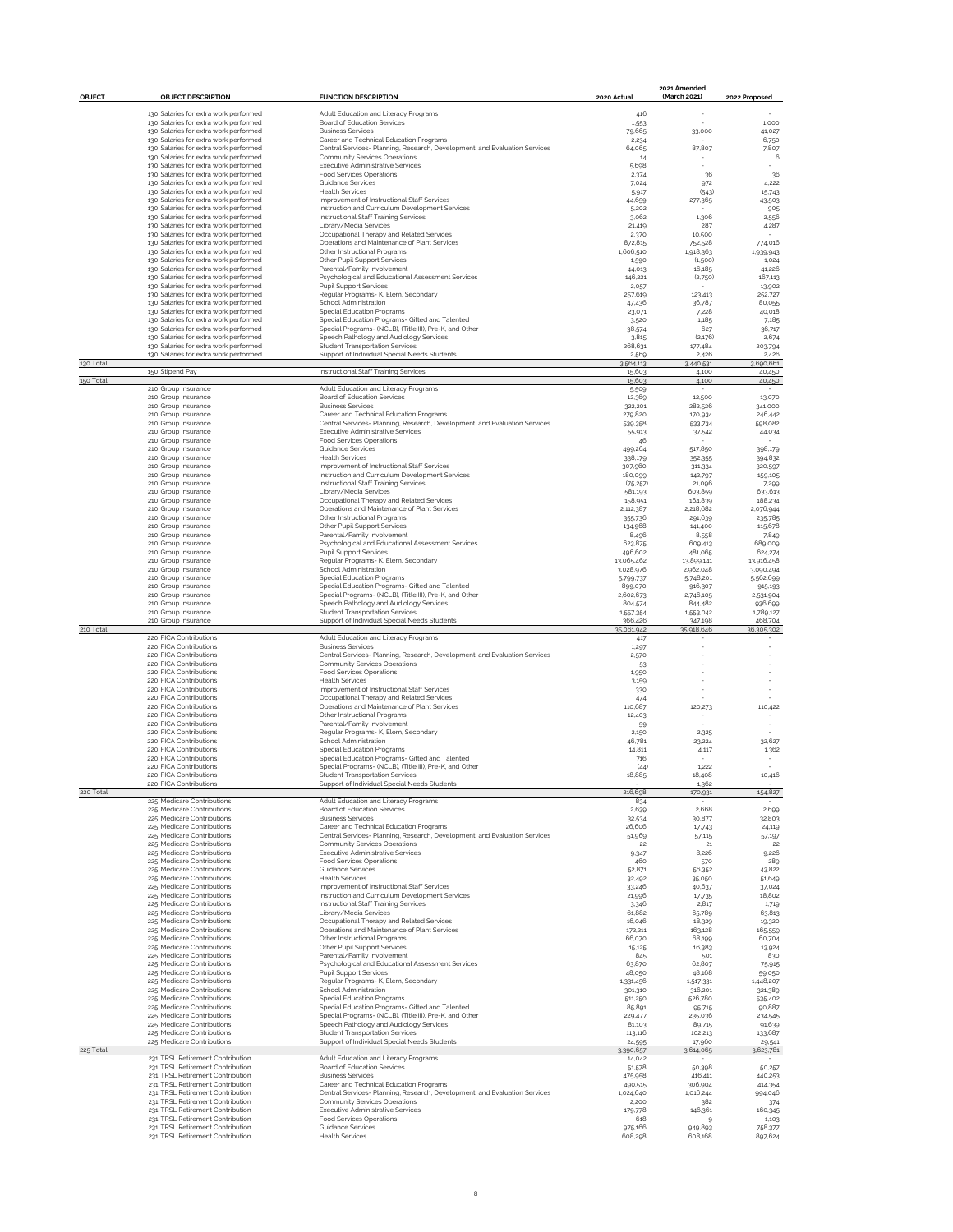| <b>OBJECT</b> | <b>OBJECT DESCRIPTION</b>                                              | <b>FUNCTION DESCRIPTION</b>                                                                                           | 2020 Actual            | 2021 Amended<br>(March 2021) | 2022 Proposed          |
|---------------|------------------------------------------------------------------------|-----------------------------------------------------------------------------------------------------------------------|------------------------|------------------------------|------------------------|
|               | 231 TRSL Retirement Contribution                                       | Improvement of Instructional Staff Services                                                                           |                        |                              |                        |
|               | 231 TRSL Retirement Contribution                                       | Instruction and Curriculum Development Services                                                                       | 633.995<br>396.468     | 669,275<br>291.489           | 643.458<br>307.025     |
|               | 231 TRSL Retirement Contribution                                       | Instructional Staff Training Services                                                                                 | 60,124                 | 44.252                       | 27.923                 |
|               | 231 TRSL Retirement Contribution                                       | Library/Media Services                                                                                                | 1,132,149              | 1,106,929                    | 1,102,859              |
|               | 231 TRSL Retirement Contribution<br>231 TRSL Retirement Contribution   | Occupational Therapy and Related Services                                                                             | 300,286                | 312.332<br>161,102           | 322.485<br>388,881     |
|               | 231 TRSL Retirement Contribution                                       | Operations and Maintenance of Plant Services<br>Other Instructional Programs                                          | 163.748<br>1,149,146   | 1.173.788                    | 1,053.040              |
|               | 231 TRSL Retirement Contribution                                       | Other Pupil Support Services                                                                                          | 288.915                | 289.442                      | 241.984                |
|               | 231 TRSL Retirement Contribution                                       | Parental/Family Involvement                                                                                           | 16,006                 | 8.917                        | 14.424                 |
|               | 231 TRSL Retirement Contribution<br>231 TRSL Retirement Contribution   | Psychological and Educational Assessment Services<br>Pupil Support Services                                           | 1,117,242<br>811,213   | 991,086<br>750.977           | 1,257.985              |
|               | 231 TRSL Retirement Contribution                                       | Regular Programs- K, Elem, Secondary                                                                                  | 24.834.357             | 25.969.604                   | 970,690<br>25.089.734  |
|               | 231 TRSL Retirement Contribution                                       | School Administration                                                                                                 | 5.439.945              | 5.288.765                    | 5.418.109              |
|               | 231 TRSL Retirement Contribution                                       | Special Education Programs                                                                                            | 9.535.344              | 9.076.495                    | 9.264.031              |
|               | 231 TRSL Retirement Contribution                                       | Special Education Programs- Gifted and Talented                                                                       | 1,568,628              | 1,594.488                    | 1,568,949              |
|               | 231 TRSL Retirement Contribution<br>231 TRSL Retirement Contribution   | Special Programs- (NCLB), (Title III), Pre-K, and Other<br>Speech Pathology and Audiology Services                    | 4.382,441<br>1.483.967 | 4.098.177<br>1.483.573       | 4.053.932<br>1,586,981 |
|               | 231 TRSL Retirement Contribution                                       | Student Transportation Services                                                                                       | 215.952                | 219,626                      | 257.242                |
|               | 231 TRSL Retirement Contribution                                       | Support of Individual Special Needs Students                                                                          | 477.364                | 317.138                      | 513.394                |
| 231 Total     |                                                                        |                                                                                                                       | 57.830,082             | 57.342,225                   | 57.799.860             |
|               | 233 LSERS Retirement Contribution<br>233 LSERS Retirement Contribution | <b>Business Services</b>                                                                                              | 130,620                | 103.426                      | 104.389                |
|               | 233 LSERS Retirement Contribution                                      | Central Services- Planning, Research, Development, and Evaluation Services<br>Food Services Operations                | 13                     | 1,245                        |                        |
|               | 233 LSERS Retirement Contribution                                      | Instructional Staff Training Services                                                                                 |                        | 1.177                        |                        |
|               | 233 LSERS Retirement Contribution                                      | Operations and Maintenance of Plant Services                                                                          | 2,897.646              | 2,402,473                    | 2,262,690              |
|               | 233 LSERS Retirement Contribution                                      | Other Instructional Programs                                                                                          | 457                    |                              |                        |
|               | 233 LSERS Retirement Contribution<br>233 LSERS Retirement Contribution | Psychological and Educational Assessment Services<br>School Administration                                            | 509<br>163             |                              | 7.591                  |
|               | 233 LSERS Retirement Contribution                                      | Special Education Programs                                                                                            |                        |                              | 14.522                 |
|               | 233 LSERS Retirement Contribution                                      | Student Transportation Services                                                                                       | 1,613.170              | 1,640.852                    | 2.304.907              |
|               | 233 LSERS Retirement Contribution                                      | Support of Individual Special Needs Students                                                                          | 2,640                  |                              |                        |
| 233 Total     |                                                                        |                                                                                                                       | 4.645.218              | 4.149.173                    | 4.694.100              |
|               | 239 Other Retirement Contribution<br>239 Other Retirement Contribution | <b>Business Services</b><br>Guidance Services                                                                         | 60,612<br>40.412       | 60.180<br>41,704             | 60.762                 |
|               | 239 Other Retirement Contribution                                      | Instruction and Curriculum Development Services                                                                       | 31.341                 | 31,108                       | 31,398                 |
|               | 239 Other Retirement Contribution                                      | Occupational Therapy and Related Services                                                                             | 23.894                 | 23.459                       | 23.459                 |
|               | 239 Other Retirement Contribution                                      | Other Instructional Programs                                                                                          | 955                    |                              |                        |
|               | 239 Other Retirement Contribution                                      | Psychological and Educational Assessment Services                                                                     | 113.835                | 112,280                      | 91.027                 |
|               | 239 Other Retirement Contribution<br>239 Other Retirement Contribution | Pupil Support Services<br>Regular Programs- K, Elem, Secondary                                                        | 47.420<br>39.746       | 46.756<br>23.659             | 89.062<br>38.980       |
|               | 239 Other Retirement Contribution                                      | School Administration                                                                                                 | 18,617                 | 8.970                        | ٠                      |
|               | 239 Other Retirement Contribution                                      | Special Education Programs                                                                                            | 14.832                 | 15.038                       |                        |
|               | 239 Other Retirement Contribution                                      | Special Programs- (NCLB), (Title III), Pre-K, and Other                                                               | 9.752                  | 9.764                        | 9.955                  |
| 239 Total     | 250 Unemployment Compensation                                          | Adult Education and Literacy Programs                                                                                 | 401.416                | 372.917                      | 344.641                |
|               | 250 Unemployment Compensation                                          | Board of Education Services                                                                                           | 13<br>42               | 92                           | 93                     |
|               | 250 Unemployment Compensation                                          | <b>Business Services</b>                                                                                              | 561                    | 1,065                        | 1.131                  |
|               | 250 Unemployment Compensation                                          | Career and Technical Education Programs                                                                               | 446                    | 612                          | 832                    |
|               | 250 Unemployment Compensation                                          | Central Services- Planning, Research, Development, and Evaluation Services                                            | 922                    | 1,969                        | 1.972                  |
|               | 250 Unemployment Compensation<br>250 Unemployment Compensation         | Community Services Operations<br>Executive Administrative Services                                                    | $\overline{c}$<br>158  | $\mathbf{1}$<br>284          | 318                    |
|               | 250 Unemployment Compensation                                          | Food Services Operations                                                                                              | $\mathbf{1}$           | 20                           | 10                     |
|               | 250 Unemployment Compensation                                          | Guidance Services                                                                                                     | 888                    | 1.943                        | 1.511                  |
|               | 250 Unemployment Compensation                                          | <b>Health Services</b>                                                                                                | 555                    | 1,209                        | 1,781                  |
|               | 250 Unemployment Compensation                                          | Improvement of Instructional Staff Services                                                                           | 605                    | 1,401                        | 1.277                  |
|               | 250 Unemployment Compensation<br>250 Unemployment Compensation         | Instruction and Curriculum Development Services<br>Instructional Staff Training Services                              | 365<br>52              | 612<br>97                    | 648<br>59              |
|               | 250 Unemployment Compensation                                          | Library/Media Services                                                                                                | 1,040                  | 2,269                        | 2,201                  |
|               | 250 Unemployment Compensation                                          | Occupational Therapy and Related Services                                                                             | 279                    | 632                          | 666                    |
|               | 250 Unemployment Compensation                                          | Operations and Maintenance of Plant Services                                                                          | 2.943                  | 5.625                        | 5.704                  |
|               | 250 Unemployment Compensation                                          | Other Instructional Programs                                                                                          | 1,062                  | 2.352                        | 2.093                  |
|               | 250 Unemployment Compensation<br>250 Unemployment Compensation         | Other Pupil Support Services<br>Parental/Family Involvement                                                           | 254<br>14              | 565<br>17                    | 48C<br>29              |
|               | 250 Unemployment Compensation                                          | Psychological and Educational Assessment Services                                                                     | 1,088                  | 2,166                        | 2,618                  |
|               | 250 Unemployment Compensation                                          | <b>Pupil Support Services</b>                                                                                         | 814                    | 1,661                        | 2.036                  |
|               | 250 Unemployment Compensation                                          | Regular Programs- K, Elem, Secondary                                                                                  | 22.522                 | 60.943                       | 49.938                 |
|               | 250 Unemployment Compensation                                          | School Administration                                                                                                 | 5.147                  | 10.904                       | 11,083                 |
|               | 250 Unemployment Compensation<br>250 Unemployment Compensation         | Special Education Programs<br>Special Education Programs- Gifted and Talented                                         | 8.707<br>1,442         | 18,166<br>3.301              | 18.463<br>3.134        |
|               | 250 Unemployment Compensation                                          | Special Programs- (NCLB), (Title III), Pre-K, and Other                                                               | 3.897                  | 8,105                        | 8.088                  |
|               | 250 Unemployment Compensation                                          | Speech Pathology and Audiology Services                                                                               | 1.383                  | 3.094                        | 3.160                  |
|               | 250 Unemployment Compensation                                          | Student Transportation Services                                                                                       | 1,604                  | 3.525                        | 4.60g<br>1.019         |
| 250 Total     | 250 Unemployment Compensation                                          | Support of Individual Special Needs Students                                                                          | 419<br>57.224          | 619<br>133.247               | 124.956                |
|               | 260 Workers Compensation                                               | Adult Education and Literacy Programs                                                                                 | 1.131                  |                              |                        |
|               | 260 Workers Compensation                                               | Board of Education Services                                                                                           | 3.605                  | 3.496                        | 3.536                  |
|               | 260 Workers Compensation                                               | <b>Business Services</b>                                                                                              | 47.515                 | 40.459                       | 42.984                 |
|               | 260 Workers Compensation<br>260 Workers Compensation                   | Career and Technical Education Programs<br>Central Services- Planning, Research, Development, and Evaluation Services | 37.786<br>78.170       | 23.250<br>74.840             | 31,604<br>74.948       |
|               | 260 Workers Compensation                                               | Community Services Operations                                                                                         | 181                    | 28                           | 28                     |
|               | 260 Workers Compensation                                               | <b>Executive Administrative Services</b>                                                                              | 13.387                 | 10.778                       | 12,089                 |
|               | 260 Workers Compensation                                               | Food Services Operations                                                                                              | 65                     | 747                          | 378                    |
|               | 260 Workers Compensation                                               | Guidance Services                                                                                                     | 75.272                 | 73.840                       | 57.423                 |
|               | 260 Workers Compensation<br>260 Workers Compensation                   | <b>Health Services</b><br>Improvement of Instructional Staff Services                                                 | 47.082<br>51,265       | 45.928<br>53.248             | 67.678<br>48.515       |
|               | 260 Workers Compensation                                               | Instruction and Curriculum Development Services                                                                       | 30.914                 | 23.239                       | 24.636                 |
|               | 260 Workers Compensation                                               | Instructional Staff Training Services                                                                                 | 4.392                  | 3.692                        | 2.253                  |
|               | 260 Workers Compensation                                               | Library/Media Services                                                                                                | 88.162                 | 86,206                       | 83.617                 |
|               | 260 Workers Compensation<br>260 Workers Compensation                   | Occupational Therapy and Related Services<br>Operations and Maintenance of Plant Services                             | 23.597<br>248,854      | 24.018                       | 25.316<br>216.758      |
|               | 260 Workers Compensation                                               | Other Instructional Programs                                                                                          | 92,816                 | 213.755<br>89.364            | 79.543                 |
|               | 260 Workers Compensation                                               | Other Pupil Support Services                                                                                          | 21,565                 | 21,467                       | 18,245                 |
|               | 260 Workers Compensation                                               | Parental/Family Involvement                                                                                           | 1.197                  | 657                          | 1,088                  |
|               | 260 Workers Compensation                                               | Psychological and Educational Assessment Services                                                                     | 92.254                 | 82,298                       | 99.474                 |
|               | 260 Workers Compensation                                               | Pupil Support Services                                                                                                | 68,904                 | 63.116                       | 126.375                |
|               | 260 Workers Compensation<br>260 Workers Compensation                   | Regular Programs- K, Elem, Secondary<br>School Administration                                                         | 1,913,684<br>437.429   | 2,295,282<br>478.144         | 2.159.831<br>623.126   |
|               | 260 Workers Compensation                                               | Special Education Programs                                                                                            | 741,918                | 690.263                      | 1,119,091              |
|               | 260 Workers Compensation                                               | Special Education Programs- Gifted and Talented                                                                       | 122.426                | 125.419                      | 119.093                |
|               | 260 Workers Compensation                                               | Special Programs- (NCLB), (Title III), Pre-K, and Other                                                               | 329.726                | 307.977                      | 307.335                |
|               | 260 Workers Compensation                                               | Speech Pathology and Audiology Services                                                                               | 117.409                | 117.558                      | 120.078                |
|               | 260 Workers Compensation<br>260 Workers Compensation                   | <b>Student Transportation Services</b><br>Support of Individual Special Needs Students                                | 136,060<br>35.576      | 133.934<br>23.534            | 175.177<br>59.459      |
| 260 Total     |                                                                        |                                                                                                                       | 4.862.352              | 5.106.538                    | 5.699.677              |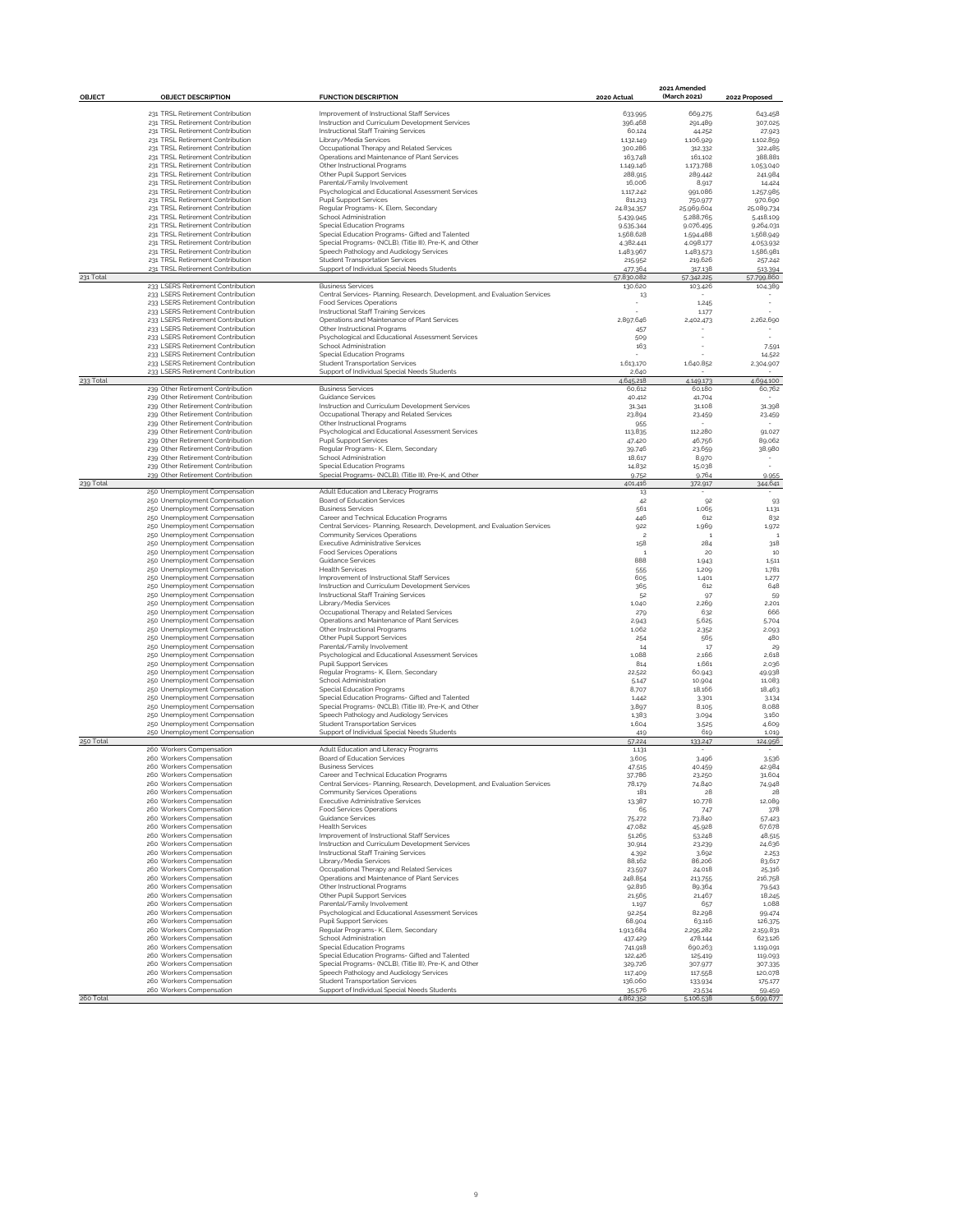| OBJECT    | <b>OBJECT DESCRIPTION</b>                                                | <b>FUNCTION DESCRIPTION</b>                                                                                           | 2020 Actual              | 2021 Amended<br>(March 2021) | 2022 Proposed            |
|-----------|--------------------------------------------------------------------------|-----------------------------------------------------------------------------------------------------------------------|--------------------------|------------------------------|--------------------------|
|           |                                                                          |                                                                                                                       |                          |                              |                          |
|           | 270 Retiree Health Benefits                                              | Adult Education and Literacy Programs                                                                                 | 56,176                   | 27.267                       | 58.446                   |
|           | 270 Retiree Health Benefits<br>270 Retiree Health Benefits               | Board of Education Services<br><b>Business Services</b>                                                               | 41,002<br>357.878        | 45.309<br>365.144            | 42.659<br>372.339        |
|           | 270 Retiree Health Benefits                                              | Career and Technical Education Programs                                                                               | 144.281                  | 171.938                      | 150,111                  |
|           | 270 Retiree Health Benefits<br>270 Retiree Health Benefits               | Central Services- Planning, Research, Development, and Evaluation Services<br>Community Services Operations           | 586.155                  | 582,800                      | 609.840                  |
|           | 270 Retiree Health Benefits                                              | <b>Executive Administrative Services</b>                                                                              | 242,699<br>129.532       | 217.399<br>152.158           | 252.505<br>134.768       |
|           | 270 Retiree Health Benefits                                              | Facilities Acquisition and Construction Services                                                                      | 63.233                   | 73.718                       | 65.789                   |
|           | 270 Retiree Health Benefits<br>270 Retiree Health Benefits               | Food Services Operations<br>Guidance Services                                                                         | 653.040<br>320.466       | 711,114<br>381.596           | 679.425<br>333.414       |
|           | 270 Retiree Health Benefits                                              | <b>Health Services</b>                                                                                                | 268.945                  | 267.163                      | 279.812                  |
|           | 270 Retiree Health Benefits                                              | Improvement of Instructional Staff Services                                                                           | 519.539                  | 506.677                      | 540.532                  |
|           | 270 Retiree Health Benefits<br>270 Retiree Health Benefits               | Instruction and Curriculum Development Services<br>Instructional Staff Training Services                              | 330.998<br>413.734       | 347.437<br>70.705            | 344.370<br>430.449       |
|           | 270 Retiree Health Benefits                                              | Library/Media Services                                                                                                | 329,276                  | 331.963                      | 342.580                  |
|           | 270 Retiree Health Benefits                                              | Occupational Therapy and Related Services                                                                             | 89.366                   | 91,667                       | 92.978                   |
|           | 270 Retiree Health Benefits<br>270 Retiree Health Benefits               | Operations and Maintenance of Plant Services<br>Other Instructional Programs                                          | 1,643,316<br>369.651     | 1.593.112<br>369.647         | 1,709,707<br>384.588     |
|           | 270 Retiree Health Benefits                                              | Other Pupil Support Services                                                                                          | 89,601                   | 83.722                       | 93.221                   |
|           | 270 Retiree Health Benefits                                              | Parental/Family Involvement                                                                                           | 1,905                    | 7.680                        | 1,982                    |
|           | 270 Retiree Health Benefits<br>270 Retiree Health Benefits               | Psychological and Educational Assessment Services<br><b>Pupil Support Services</b>                                    | 351,066<br>350.114       | 351.585<br>361,807           | 365.252<br>364,260       |
|           | 270 Retiree Health Benefits                                              | Regular Programs- K, Elem, Secondary                                                                                  | 7.188.773                | 7.531.394                    | 7.479.201                |
|           | 270 Retiree Health Benefits                                              | School Administration                                                                                                 | 3.043.170                | 3.191.257                    | 3.166,116                |
|           | 270 Retiree Health Benefits<br>270 Retiree Health Benefits               | Special Education Programs<br>Special Education Programs- Gifted and Talented                                         | 3.330.041<br>462.671     | 3.547.999<br>553.176         | 3.464.578<br>481.364     |
|           | 270 Retiree Health Benefits                                              | Special Programs- (NCLB), (Title III), Pre-K, and Other                                                               | 1,989,088                | 2,220,588                    | 2,069.449                |
|           | 270 Retiree Health Benefits                                              | Speech Pathology and Audiology Services                                                                               | 495.205                  | 499.256                      | 515.213                  |
|           | 270 Retiree Health Benefits<br>270 Retiree Health Benefits               | <b>Student Transportation Services</b><br>Support of Individual Special Needs Students                                | 679.373<br>146.326       | 753.138<br>130.158           | 706,821<br>152,238       |
| 270 Total |                                                                          |                                                                                                                       | 24.686,621               | 25.538.574                   | 25.684.007               |
|           | 281 Sick Leave Severance Pay                                             | <b>Business Services</b>                                                                                              | 2.493                    | 5.000                        | 3.970                    |
|           | 281 Sick Leave Severance Pay<br>281 Sick Leave Severance Pay             | Career and Technical Education Programs<br>Central Services- Planning, Research, Development, and Evaluation Services | 8,198<br>11.137          | 34.127                       | 19.105<br>17.966         |
|           | 281 Sick Leave Severance Pay                                             | Facilities Acquisition and Construction Services                                                                      |                          |                              | 16.408                   |
|           | 281 Sick Leave Severance Pay                                             | Food Services Operations                                                                                              | 28.395                   | 34.933                       | 15.534                   |
|           | 281 Sick Leave Severance Pay<br>281 Sick Leave Severance Pay             | Guidance Services<br>Improvement of Instructional Staff Services                                                      | 23.552                   | 28.733<br>8.000              | 12,804<br>13.102         |
|           | 281 Sick Leave Severance Pay                                             | Instruction and Curriculum Development Services                                                                       | 8.673                    | 21.351                       | 8,450                    |
|           | 281 Sick Leave Severance Pay                                             | Instructional Staff Training Services                                                                                 | 17.350                   | 23.637                       | 7.750                    |
|           | 281 Sick Leave Severance Pay<br>281 Sick Leave Severance Pay             | Library/Media Services<br>Operations and Maintenance of Plant Services                                                | 23.064<br>46.634         | 59.173<br>92.581             | 24.489<br>31,026         |
|           | 281 Sick Leave Severance Pay                                             | Other Instructional Programs                                                                                          |                          | 41.484                       | 18.559                   |
|           | 281 Sick Leave Severance Pay                                             | Other Pupil Support Services                                                                                          | ×.                       | 8,000                        |                          |
|           | 281 Sick Leave Severance Pay<br>281 Sick Leave Severance Pay             | Psychological and Educational Assessment Services                                                                     | 17.433                   | 30.723                       | 29.661                   |
|           | 281 Sick Leave Severance Pay                                             | <b>Pupil Support Services</b><br>Regular Programs- K, Elem, Secondary                                                 | 53.484<br>318.542        | 29.258<br>919.638            | 4.231<br>276.550         |
|           | 281 Sick Leave Severance Pay                                             | School Administration                                                                                                 | 71,529                   | 353.425                      | 111.262                  |
|           | 281 Sick Leave Severance Pay                                             | Special Education Programs                                                                                            | 138.074                  | 382.720                      | 146.308                  |
|           | 281 Sick Leave Severance Pay<br>281 Sick Leave Severance Pay             | Special Education Programs- Gifted and Talented<br>Special Programs- (NCLB), (Title III), Pre-K, and Other            | 17.240<br>51,462         | 114.168<br>181.816           | 52.923<br>78.381         |
|           | 281 Sick Leave Severance Pay                                             | Speech Pathology and Audiology Services                                                                               | 59.127                   | 68.556                       | 22.377                   |
|           | 281 Sick Leave Severance Pay<br>281 Sick Leave Severance Pay             | <b>Student Transportation Services</b><br>Support of Individual Special Needs Students                                | 28,898<br>2.766          | 9.407                        | 54.595                   |
| 281 Total |                                                                          |                                                                                                                       | 928,050                  | 2.446.731                    | 965.451                  |
|           | 282 Annual Leave Severance Pay                                           | <b>Executive Administrative Services</b>                                                                              | 42,402                   | $\overline{\phantom{a}}$     | 6.137                    |
|           | 282 Annual Leave Severance Pav                                           | Improvement of Instructional Staff Services                                                                           | 5.062                    |                              | 2.999                    |
|           | 282 Annual Leave Severance Pay<br>282 Annual Leave Severance Pay         | Operations and Maintenance of Plant Services<br>Pupil Support Services                                                | 530                      | 8.545                        |                          |
|           | 282 Annual Leave Severance Pay                                           | Special Programs- (NCLB), (Title III), Pre-K, and Other                                                               |                          | 213                          | 21°                      |
| 282 Total | 290 Other Employee Benefits                                              | Adult Education and Literacy Programs                                                                                 | 47.994                   | 8.758                        | 9.349                    |
|           | 290 Other Employee Benefits                                              | Board of Education Services                                                                                           | 315<br>622               | 624                          | 373                      |
|           | 290 Other Employee Benefits                                              | <b>Business Services</b>                                                                                              | 15.675                   | 14.732                       | 15.980                   |
|           | 290 Other Employee Benefits<br>290 Other Employee Benefits               | Career and Technical Education Programs<br>Central Services- Planning, Research, Development, and Evaluation Services | 12,904<br>27.169         | 9.152                        | 11.571                   |
|           | 290 Other Employee Benefits                                              | <b>Executive Administrative Services</b>                                                                              | 2,650                    | 29.064<br>1,884              | 28.833<br>1,884          |
|           | 290 Other Employee Benefits                                              | Food Services Operations                                                                                              | $\overline{\mathbf{c}}$  |                              |                          |
|           | 290 Other Employee Benefits<br>290 Other Employee Benefits               | Guidance Services<br><b>Health Services</b>                                                                           | 22,652<br>14.013         | 25,861<br>15.913             | 18,026<br>22.309         |
|           | 290 Other Employee Benefits                                              | Improvement of Instructional Staff Services                                                                           | 14.186                   | 14.745                       | 14.355                   |
|           | 290 Other Employee Benefits                                              | Instruction and Curriculum Development Services                                                                       | 7.695                    | 5.984                        | 6,608                    |
|           | 200 Other Employee Benefits<br>290 Other Employee Benefits               | Instructional Staff Training Services<br>Library/Media Services                                                       | (3.181)<br>28,888        | 1.260<br>27,668              | 312<br>26,868            |
|           | 290 Other Employee Benefits                                              | Occupational Therapy and Related Services                                                                             | 6,469                    | 6,646                        | 7.270                    |
|           | 290 Other Employee Benefits                                              | Operations and Maintenance of Plant Services                                                                          | 142.595                  | 134.940                      | 132.533                  |
|           | 290 Other Employee Benefits                                              | Other Instructional Programs                                                                                          | 20,440                   | 17.501<br>6,867              | 13.799                   |
|           | 290 Other Employee Benefits<br>290 Other Employee Benefits               | Other Pupil Support Services<br>Parental/Family Involvement                                                           | 6.373<br>315             | 218                          | 5.607<br>19 <sup>c</sup> |
|           | 290 Other Employee Benefits                                              | Psychological and Educational Assessment Services                                                                     | 25,680                   | 25.486                       | 28.994                   |
|           | 290 Other Employee Benefits<br>290 Other Employee Benefits               | Pupil Support Services<br>Regular Programs- K, Elem, Secondary                                                        | 21,276<br>605.607        | 20,460<br>674.705            | 27.694<br>654.906        |
|           | 290 Other Employee Benefits                                              | School Administration                                                                                                 | 143.891                  | 142.949                      | 143.549                  |
|           | 290 Other Employee Benefits                                              | Special Education Programs                                                                                            | 299.119                  | 275.495                      | 285.248                  |
|           | 290 Other Employee Benefits<br>290 Other Employee Benefits               | Special Education Programs- Gifted and Talented<br>Special Programs- (NCLB), (Title III), Pre-K, and Other            | 40,630<br>148.551        | 43.035<br>141,642            | 40.987<br>139.417        |
|           | 290 Other Employee Benefits                                              | Speech Pathology and Audiology Services                                                                               | 36.732                   | 40,802                       | 40.519                   |
|           | 290 Other Employee Benefits                                              | <b>Student Transportation Services</b>                                                                                | 84.197                   | 84.980                       | 92,080                   |
| 290 Total | 290 Other Employee Benefits                                              | Support of Individual Special Needs Students                                                                          | 23.646<br>1,749.107      | 17.076<br>1.779.688          | 28.177<br>1,788,089      |
|           | 311 Assessor Fees                                                        | Board of Education Services                                                                                           | 1,284.919                | 1,322,000                    | 1,324,000                |
| 311 Total |                                                                          |                                                                                                                       | 1,284.919                | 1,322,000                    | 1,324,000                |
| 312 Total | 312 Sheriff Fees                                                         | Board of Education Services                                                                                           | 52.325                   | 52,000                       | 52,000                   |
|           | 313 Pension Fund                                                         | Board of Education Services                                                                                           | 52,325<br>3.471.827      | 52,000<br>3.579.000          | 52,000<br>3.603.000      |
| 313 Total |                                                                          |                                                                                                                       | 3.471.827                | 3.579.000                    | 3.603.000                |
| 314 Total | 314 Sales Tax Collection Fees                                            | Board of Education Services                                                                                           | 17.891,628<br>17,891,628 | 18.987.488<br>18.987.488     | 19.026.375<br>19.026.375 |
|           | 316 Election Fees                                                        | Board of Education Services                                                                                           |                          | 75,000                       | 75.000                   |
| 316 Total |                                                                          |                                                                                                                       |                          | 75,000                       | 75.000                   |
|           | 320 Purchased Educational Services<br>320 Purchased Educational Services | Career and Technical Education Programs<br>Central Services- Planning, Research, Development, and Evaluation Services | 41.645<br>4.850          | 48.884<br>2,000              | 48.884<br>1,000          |
|           | 320 Purchased Educational Services                                       | Community Services Operations                                                                                         | 7.500                    | 7.500                        | 7.500                    |
|           | 320 Purchased Educational Services                                       | Improvement of Instructional Staff Services                                                                           |                          |                              | 5.600                    |
|           | 320 Purchased Educational Services<br>320 Purchased Educational Services | Instructional Staff Training Services<br>Library/Media Services                                                       | 73.251<br>18.505         | 159.306<br>29.779            | 162.306<br>29.779        |
|           | 320 Purchased Educational Services                                       | Other Instructional Programs                                                                                          | (139,004)                | 94.942                       | 94.942                   |
|           | 320 Purchased Educational Services                                       | Other Pupil Support Services                                                                                          | 242                      |                              |                          |
|           | 320 Purchased Educational Services<br>320 Purchased Educational Services | Regular Programs- K, Elem, Secondary<br>School Administration                                                         | 1.134.543                | 2.005.375<br>100,000         | 2,386,075<br>100,000     |
|           | 320 Purchased Educational Services                                       | Special Education Programs                                                                                            | 326,476<br>238.334       | 353.744                      | 353.744                  |
|           | 320 Purchased Educational Services                                       | Special Education Programs- Gifted and Talented                                                                       | 43.552                   | 70,257                       | 71,257                   |
|           | 320 Purchased Educational Services<br>320 Purchased Educational Services | Special Programs- (NCLB), (Title III), Pre-K, and Other<br><b>Student Transportation Services</b>                     | 102,822                  | 229.079                      | 226,079                  |
| 320 Total |                                                                          |                                                                                                                       | 19.385<br>1,872,100      | 26,000<br>3.126,866          | 37.000<br>3.524.166      |
|           | 332 Legal Services                                                       | Board of Education Services                                                                                           | 567.717                  | 640,000                      | 640,000                  |
|           | 332 Legal Services                                                       | <b>Business Services</b>                                                                                              | 273.732                  | 300,000                      | 300,000                  |
| 332 Total | 332 Legal Services                                                       | Central Services- Planning, Research, Development, and Evaluation Services                                            | 10.584<br>852.033        | 5.000<br>945,000             | 5.800<br>945,800         |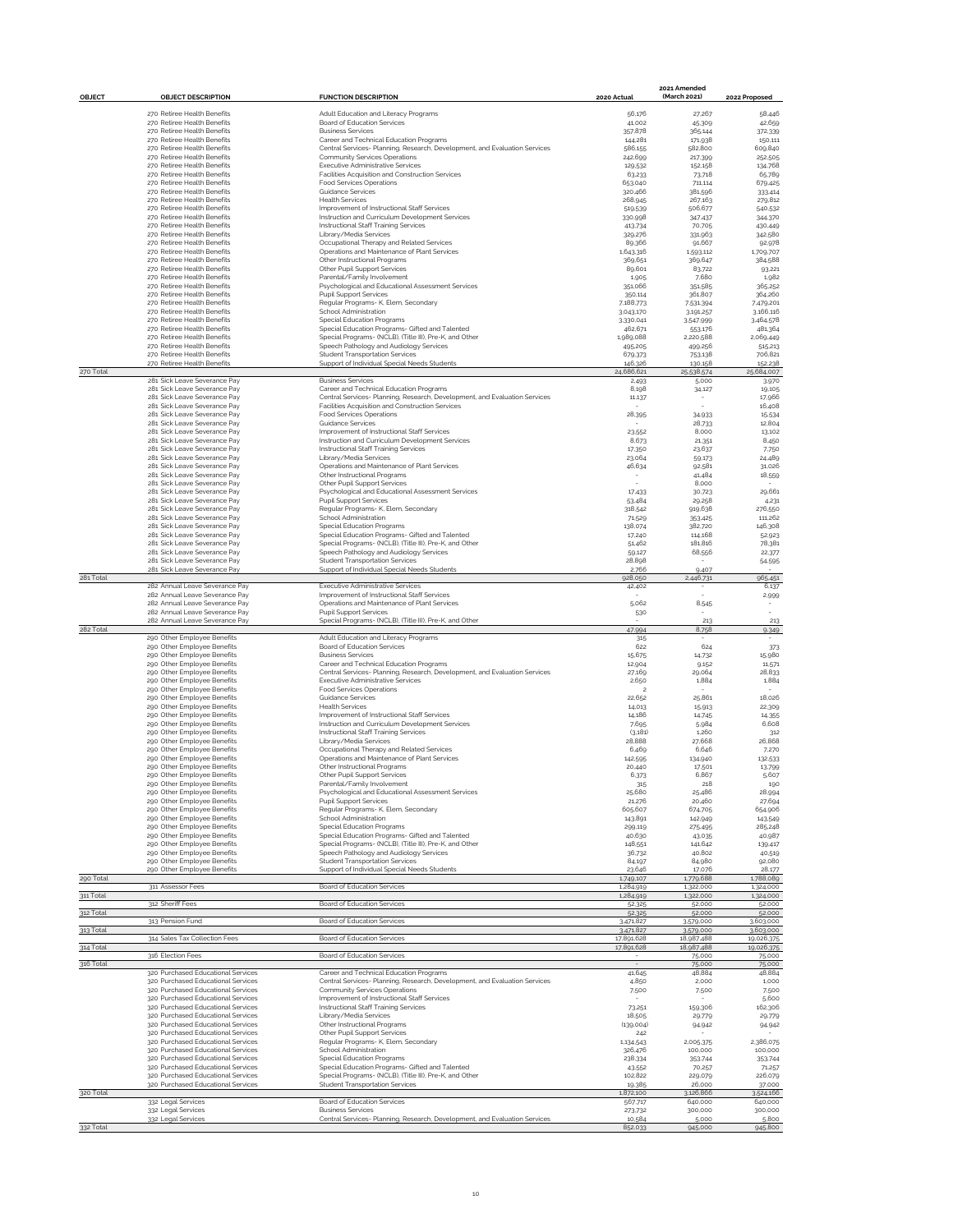| OBJECT    | <b>OBJECT DESCRIPTION</b>                                                                       | <b>FUNCTION DESCRIPTION</b>                                                                                                           | 2020 Actual            | 2021 Amended<br>(March 2021) | 2022 Proposed          |
|-----------|-------------------------------------------------------------------------------------------------|---------------------------------------------------------------------------------------------------------------------------------------|------------------------|------------------------------|------------------------|
|           | 333 Audit/Accounting Services<br>333 Audit/Accounting Services<br>333 Audit/Accounting Services | Board of Education Services<br><b>Business Services</b><br>Central Services- Planning, Research, Development, and Evaluation Services | 179.000<br>20,709      | 159.000<br>69.745<br>83.000  | 150,000<br>66.745      |
| 333 Total |                                                                                                 |                                                                                                                                       | 57.247<br>256,956      | 311.745                      | 59.797<br>276.542      |
|           | 334 Architect/Engineering Services                                                              | Facilities Acquisition and Construction Services                                                                                      | 239.384<br>239.384     | $\sim$                       | $\sim$                 |
| 334 Total | 335 Medical Services                                                                            | Central Services- Planning, Research, Development, and Evaluation Services                                                            | 5.097                  | 5.500                        | 4.700                  |
|           | 335 Medical Services                                                                            | <b>Health Services</b>                                                                                                                | 3.640                  | 5.100                        | 5.250                  |
|           | 335 Medical Services<br>335 Medical Services                                                    | Other Instructional Programs<br><b>Student Transportation Services</b>                                                                | 80,000<br>20,280       | 127.500<br>23,000            | 23,000                 |
|           | 335 Medical Services                                                                            | Support of Individual Special Needs Students                                                                                          | 28.567                 | 52.350                       | 51,000                 |
| 335 Total | 339 Other Professional Services                                                                 | Board of Education Services                                                                                                           | 137.584<br>96.173      | 213.450<br>93.550            | 83.950<br>95.050       |
|           | 339 Other Professional Services                                                                 | <b>Business Services</b>                                                                                                              | 41,299                 | 42,875                       | 42,875                 |
|           | 339 Other Professional Services<br>339 Other Professional Services                              | Career and Technical Education Programs<br>Central Services- Planning, Research, Development, and Evaluation Services                 | 3.136<br>176.485       | 17.900<br>302.407            | 18,640<br>151,886      |
|           | 339 Other Professional Services                                                                 | <b>Executive Administrative Services</b>                                                                                              |                        |                              | 50,000                 |
|           | 339 Other Professional Services<br>339 Other Professional Services                              | Improvement of Instructional Staff Services<br>Library/Media Services                                                                 | 147.694<br>139.052     | 286,000<br>153.570           | 283.000<br>153.570     |
|           | 339 Other Professional Services                                                                 | Operations and Maintenance of Plant Services                                                                                          | 1,471,634              | 2,002,773                    | 1.797.007              |
|           | 339 Other Professional Services<br>339 Other Professional Services                              | Other Instructional Programs<br>Other Pupil Support Services                                                                          | 174.265<br>15.895      | 261,785<br>15.325            | 211,905<br>15.325      |
|           | 339 Other Professional Services                                                                 | Parental/Family Involvement                                                                                                           |                        | 450                          | 1,000                  |
|           | 339 Other Professional Services<br>339 Other Professional Services                              | Psychological and Educational Assessment Services<br>Regular Programs- K, Elem, Secondary                                             | 11,457<br>48.430       | 10,000                       | 14.500                 |
|           | 339 Other Professional Services                                                                 | School Administration                                                                                                                 | 11,215                 | $\sim$                       | ٠                      |
|           | 339 Other Professional Services                                                                 | Special Education Programs                                                                                                            | 65.310                 |                              |                        |
| 339 Total | 339 Other Professional Services                                                                 | Student Transportation Services                                                                                                       | 6,685<br>2,408,730     | 12,000<br>3.198.634          | 10,000<br>2.844.757    |
|           | 340 Purchased Technical Services                                                                | <b>Business Services</b>                                                                                                              | 432.334                | 456,096                      | 463.147                |
|           | 340 Purchased Technical Services<br>340 Purchased Technical Services                            | Central Services- Planning, Research, Development, and Evaluation Services<br>Library/Media Services                                  | 3.857.936<br>3.791     | 4.456.596<br>4.150           | 5.177.794<br>5.150     |
|           | 340 Purchased Technical Services                                                                | Operations and Maintenance of Plant Services                                                                                          | 67.569                 |                              | 80.881                 |
|           | 340 Purchased Technical Services<br>340 Purchased Technical Services                            | Other Instructional Programs<br>Parental/Family Involvement                                                                           | 1,000                  | 1,000<br>200                 | 1,000                  |
|           | 340 Purchased Technical Services                                                                | <b>Pupil Support Services</b>                                                                                                         | 720                    | 815                          | 815                    |
|           | 340 Purchased Technical Services<br>340 Purchased Technical Services                            | Regular Programs- K, Elem, Secondary<br>School Administration                                                                         | 8,086<br>8,062         |                              |                        |
|           | 340 Purchased Technical Services                                                                | <b>Student Transportation Services</b>                                                                                                | 25.427                 | 55.000                       | 20,000                 |
| 340 Total | 410 Utility Services                                                                            | Operations and Maintenance of Plant Services                                                                                          | 4.404.925              | 4.973.857                    | 5.748.787              |
| 410 Total |                                                                                                 |                                                                                                                                       | 767.161<br>767.161     | 852,850<br>852,850           | 855.373<br>855.373     |
|           | 420 Cleaning Services                                                                           | <b>Business Services</b>                                                                                                              | 12.380                 | 15.785                       | 15.785                 |
|           | 420 Cleaning Services<br>420 Cleaning Services                                                  | Central Services- Planning, Research, Development, and Evaluation Services<br><b>Executive Administrative Services</b>                | 370<br>1,104           | 1,200                        | 700<br>1,440           |
|           | 420 Cleaning Services                                                                           | Improvement of Instructional Staff Services                                                                                           | 3.857                  | 4.000                        | 4.000                  |
|           | 420 Cleaning Services<br>420 Cleaning Services                                                  | Operations and Maintenance of Plant Services<br>Other Pupil Support Services                                                          | 882,202<br>1,613       | 943.175<br>1,600             | 907.644<br>1,600       |
|           | 420 Cleaning Services                                                                           | Parental/Family Involvement                                                                                                           | 1,104                  | 1,200                        | 1,200                  |
|           | 420 Cleaning Services<br>420 Cleaning Services                                                  | Psychological and Educational Assessment Services<br>Regular Programs- K, Elem, Secondary                                             | 7.466<br>56            | 10,000                       | 10,000                 |
| 420 Total |                                                                                                 |                                                                                                                                       | 910.151                | 976,960                      | 942.369                |
|           | 430 Repairs and Maintenance<br>430 Repairs and Maintenance                                      | <b>Business Services</b><br>Library/Media Services                                                                                    | 473                    | 6,299.016<br>420             | 294<br>420             |
|           | 430 Repairs and Maintenance                                                                     | Operations and Maintenance of Plant Services                                                                                          | 6.490.054              | 2,619,450                    | 5.919.832              |
|           | 430 Repairs and Maintenance                                                                     | Other Instructional Programs                                                                                                          | 16.722                 |                              |                        |
|           | 430 Repairs and Maintenance<br>430 Repairs and Maintenance                                      | Regular Programs- K, Elem, Secondary<br>School Administration                                                                         | 18.972<br>11,096       |                              |                        |
|           | 430 Repairs and Maintenance                                                                     | Student Transportation Services                                                                                                       | 8,181                  | 3.500                        |                        |
| 430 Total | 440 Rentals                                                                                     | <b>Business Services</b>                                                                                                              | 6.545.499<br>124.084   | 8,922,386<br>120,400         | 5.920.546<br>120,400   |
|           | 440 Rentals                                                                                     | Career and Technical Education Programs                                                                                               |                        | 4.500                        | 4.450                  |
|           | 440 Rentals<br>440 Rentals                                                                      | Improvement of Instructional Staff Services<br>Operations and Maintenance of Plant Services                                           | 150<br>155.111         | 55.985                       | 157.447                |
|           | 440 Rentals                                                                                     | Other Instructional Programs                                                                                                          | 3.654                  |                              |                        |
|           | 440 Rentals<br>440 Rentals                                                                      | Regular Programs- K, Elem, Secondary<br>School Administration                                                                         | 402.835<br>222,281     | $\overline{\phantom{a}}$     | $\sim$                 |
|           | 440 Rentals                                                                                     | Special Programs- (NCLB), (Title III), Pre-K, and Other                                                                               | 300                    | 1,000                        | 1,000                  |
| 440 Total | 440 Rentals                                                                                     | <b>Student Transportation Services</b>                                                                                                | 79.289<br>987.703      | 145.000<br>326,885           | 445.000<br>728,297     |
|           | 450 Construction Services                                                                       | Facilities Acquisition and Construction Services                                                                                      | 1,219,170              |                              | 31.737                 |
| 450 Total |                                                                                                 |                                                                                                                                       | 1,219,170              |                              | 31.737                 |
| 490 Total | 490 Other Purchased Property Services                                                           | Operations and Maintenance of Plant Services                                                                                          | 339.294<br>339.294     | 320,200<br>320,200           | 314.631<br>314.631     |
|           | 510 Student Transportation Services                                                             | Central Services- Planning, Research, Development, and Evaluation Services                                                            | 78                     | 90                           | 90                     |
|           | 510 Student Transportation Services<br>510 Student Transportation Services                      | Other Instructional Programs<br><b>Student Transportation Services</b>                                                                | 1,700<br>7.366.795     | 9.507.250                    | $\sim$<br>9.713.000    |
| 510 Total |                                                                                                 |                                                                                                                                       | 7.368.572              | 9.507.340                    | 9.713.090              |
|           | than Employee<br>520 Insurance (Other than Employee Benefits)                                   | Operations and Maintenance of Plant Services                                                                                          | 1,023.514<br>3.233.790 | 1,111,200<br>7.627.615       | 1.436.913<br>3.296.856 |
|           | 520 Insurance (Other than Employee Benefits)                                                    | <b>Student Transportation Services</b>                                                                                                | 621,506                | 702.720                      | 1,420.945              |
| 520 Total | 530 Communications                                                                              | Board of Education Services                                                                                                           | 4,878,810<br>9.785     | 9.441.535<br>9,000           | 6,154,714<br>12,000    |
|           | 530 Communications                                                                              | <b>Business Services</b>                                                                                                              | 86,005                 | 97.596                       | 92.596                 |
|           | 530 Communications<br>530 Communications                                                        | Career and Technical Education Programs<br>Central Services- Planning, Research, Development, and Evaluation Services                 | 29.091<br>5.816        | 78,700<br>1,150              | 78,020<br>100          |
|           | 530 Communications                                                                              | Executive Administrative Services                                                                                                     | 3.520                  | 3.500                        | 4.160                  |
|           | 530 Communications<br>530 Communications                                                        | Improvement of Instructional Staff Services<br>Instruction and Curriculum Development Services                                        | 13.315                 | $\sim$                       | 13.815<br>500          |
|           | 530 Communications                                                                              | Instructional Staff Training Services                                                                                                 | 798<br>594             | 500                          |                        |
|           | 530 Communications                                                                              | Library/Media Services                                                                                                                | 144.389                | 87.217                       | 141,610                |
|           | 530 Communications<br>530 Communications                                                        | Operations and Maintenance of Plant Services<br>Other Instructional Programs                                                          | 481.131<br>19,260      | 388,600<br>18.380            | 678,500<br>18.380      |
|           | 530 Communications                                                                              | Other Pupil Support Services                                                                                                          | 55                     |                              |                        |
|           | 530 Communications<br>530 Communications                                                        | Psychological and Educational Assessment Services<br>Pupil Support Services                                                           | 52<br>495.954          | 3.300<br>518.876             | $\sim$<br>520,000      |
|           | 530 Communications                                                                              | Regular Programs- K, Elem, Secondary                                                                                                  | 732.948                | 1,637.978                    | 1,781,210              |
|           | 530 Communications<br>530 Communications                                                        | School Administration                                                                                                                 | 323.515                | 470,100                      | 125.300                |
|           | 530 Communications                                                                              | Special Education Programs<br>Special Education Programs- Gifted and Talented                                                         | 48.068                 | 49.900<br>500                | 49.900                 |
|           | 530 Communications                                                                              | Special Programs- (NCLB), (Title III), Pre-K, and Other                                                                               |                        |                              | 4.050                  |
|           | 530 Communications<br>530 Communications                                                        | Speech Pathology and Audiology Services<br><b>Student Transportation Services</b>                                                     | 23.543<br>140          | 20.100                       | 20,100<br>150          |
| 530 Total |                                                                                                 |                                                                                                                                       | 2.417.979              | 3.385.396                    | 3.540.391              |
|           | 540 Advertising and Public Notices<br>540 Advertising and Public Notices                        | Board of Education Services<br><b>Business Services</b>                                                                               | 6,122<br>112           | 1.000<br>1,280               | 26,000<br>1,280        |
|           | 540 Advertising and Public Notices                                                              | Central Services- Planning, Research, Development, and Evaluation Services                                                            | 1,824                  | 2,000                        | 2,000                  |
|           | 540 Advertising and Public Notices<br>540 Advertising and Public Notices                        | Library/Media Services<br>Operations and Maintenance of Plant Services                                                                | 1.411                  | 100                          | 7.000<br>1,500         |
|           | 540 Advertising and Public Notices                                                              | School Administration                                                                                                                 | 659                    |                              |                        |
| 540 Total |                                                                                                 |                                                                                                                                       | 10,129                 | 4.380                        | 37.780                 |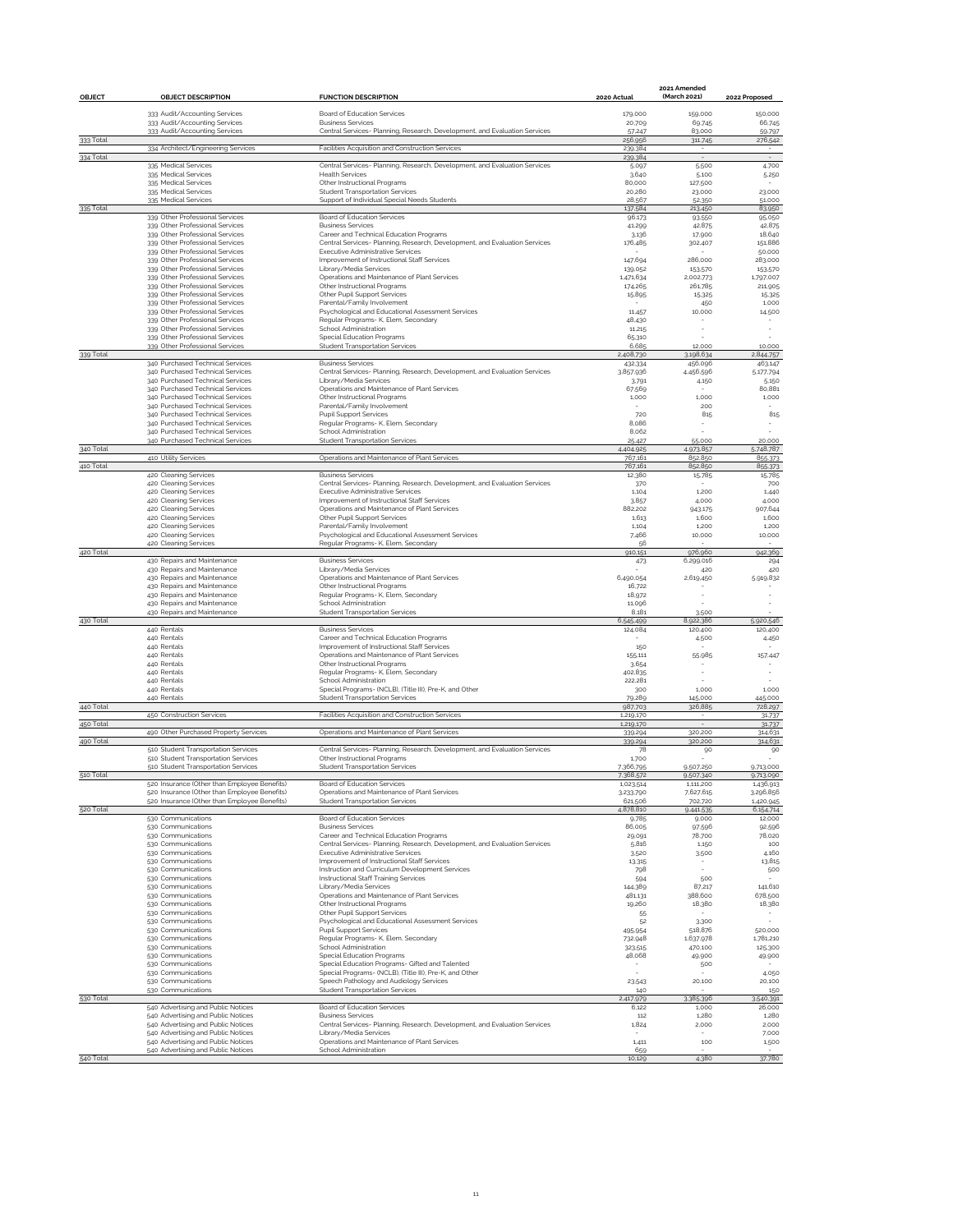|               |                                                                                                |                                                                                                |                     | 2021 Amended<br>(March 2021) |                          |
|---------------|------------------------------------------------------------------------------------------------|------------------------------------------------------------------------------------------------|---------------------|------------------------------|--------------------------|
| <b>OBJECT</b> | <b>OBJECT DESCRIPTION</b>                                                                      | <b>FUNCTION DESCRIPTION</b>                                                                    | 2020 Actual         |                              | 2022 Proposed            |
|               | 550 Printing and Binding                                                                       | Board of Education Services                                                                    | 651                 |                              |                          |
|               | 550 Printing and Binding                                                                       | <b>Business Services</b>                                                                       | 25.207              | 104.990                      | 55.590                   |
|               | 550 Printing and Binding                                                                       | Central Services- Planning, Research, Development, and Evaluation Services                     | 4.802               | 4.300                        | 3.000                    |
|               | 550 Printing and Binding                                                                       | Executive Administrative Services                                                              | 13.699              | 21,150                       | 21.000                   |
|               | 550 Printing and Binding                                                                       | <b>Health Services</b><br>Improvement of Instructional Staff Services                          |                     | 500                          | 500                      |
|               | 550 Printing and Binding<br>550 Printing and Binding                                           | Instruction and Curriculum Development Services                                                | 95.550              |                              | 4,600<br>159.901         |
|               | 550 Printing and Binding                                                                       | Operations and Maintenance of Plant Services                                                   | 2.302               |                              |                          |
|               | 550 Printing and Binding                                                                       | Other Instructional Programs                                                                   | 4.400               |                              | ×.                       |
|               | 550 Printing and Binding                                                                       | Other Pupil Support Services                                                                   | 70                  |                              |                          |
|               | 550 Printing and Binding                                                                       | Psychological and Educational Assessment Services                                              | 5                   | 10                           | 525                      |
|               | 550 Printing and Binding                                                                       | Regular Programs- K, Elem, Secondary                                                           | 216,005             | 312,000                      |                          |
|               | 550 Printing and Binding<br>550 Printing and Binding                                           | School Administration<br>Special Programs- (NCLB), (Title III), Pre-K, and Other               | 25.070              | 2,500                        |                          |
|               | 550 Printing and Binding                                                                       | Speech Pathology and Audiology Services                                                        |                     | 500                          | 500                      |
|               | 550 Printing and Binding                                                                       | <b>Student Transportation Services</b>                                                         | 4.292               | 3.000                        | 5.000                    |
| 550 Total     |                                                                                                |                                                                                                | 392.053             | 448.950                      | 250,616                  |
|               | 560 Tuition                                                                                    | <b>Executive Administrative Services</b>                                                       |                     | 1,000                        |                          |
|               | 560 Tuition                                                                                    | <b>Special Education Programs</b>                                                              | 38.074              | 54.900                       | 20,000                   |
| 560 Total     |                                                                                                |                                                                                                | 38.074              | 55.900                       | 20,000                   |
|               | 580 Travel<br>580 Travel                                                                       | Board of Education Services<br><b>Business Services</b>                                        | 17,821<br>7.069     | 27,000<br>4.100              | 27,000<br>7.100          |
|               | 580 Travel                                                                                     | Career and Technical Education Programs                                                        | 843                 |                              |                          |
|               | 580 Travel                                                                                     | Central Services- Planning, Research, Development, and Evaluation Services                     | 29.652              | 20,000                       | 42,000                   |
|               | 580 Travel                                                                                     | <b>Executive Administrative Services</b>                                                       | 8,081               | 10,200                       | 10,500                   |
|               | 580 Travel                                                                                     | <b>Health Services</b>                                                                         | 5.233               |                              | 3.000                    |
|               | 580 Travel                                                                                     | Improvement of Instructional Staff Services                                                    | 41.750              | 68,000                       | 38,240                   |
|               | 580 Travel                                                                                     | Instruction and Curriculum Development Services                                                | 2.494               | 500                          | 500                      |
|               | 580 Travel                                                                                     | Instructional Staff Training Services                                                          | 21,495              | 20,000                       | 13.440                   |
|               | 580 Travel                                                                                     | Library/Media Services                                                                         | 6,506               | 6,500                        | 6.000                    |
|               | 580 Travel                                                                                     | Occupational Therapy and Related Services                                                      | 12,663              |                              | 14,000                   |
|               | 580 Travel                                                                                     | Operations and Maintenance of Plant Services                                                   | 13.137              | 15.500                       | 15,000                   |
|               | 580 Travel                                                                                     | Other Instructional Programs                                                                   | 10.558              | 8,000                        | 4.000                    |
|               | 580 Travel<br>580 Travel                                                                       | Other Pupil Support Services<br>Psychological and Educational Assessment Services              | 122<br>12.217       |                              | 7.680                    |
|               | 580 Travel                                                                                     | Pupil Support Services                                                                         | 5.309               |                              | 6,000                    |
|               | 580 Travel                                                                                     | Regular Programs- K, Elem, Secondary                                                           | 28.409              |                              |                          |
|               | 580 Travel                                                                                     | School Administration                                                                          | 16.785              |                              |                          |
|               | 580 Travel                                                                                     | Special Education Programs                                                                     | 18.681              | 130.515                      | 30,120                   |
|               | 580 Travel                                                                                     | Special Education Programs- Gifted and Talented                                                | 12,041              | 36,000                       | 20,520                   |
|               | 580 Travel                                                                                     | Speech Pathology and Audiology Services                                                        | 42,184              |                              | 46,000                   |
|               | 580 Travel                                                                                     | <b>Student Transportation Services</b>                                                         | 1,986               | 2,000                        | 2,000                    |
|               | 580 Travel                                                                                     | Support of Individual Special Needs Students                                                   |                     |                              | 4.000                    |
| 580 Total     |                                                                                                |                                                                                                | 315.036             | 348.315                      | 297.100                  |
|               | 590 Miscellaneous Purchased Services                                                           | Instructional Staff Training Services                                                          | 220                 |                              |                          |
|               | 590 Miscellaneous Purchased Services<br>590 Miscellaneous Purchased Services                   | Operations and Maintenance of Plant Services<br>Other Instructional Programs                   | 28                  |                              |                          |
|               | 590 Miscellaneous Purchased Services                                                           | Regular Programs- K, Elem, Secondary                                                           | 2.356<br>120.692    | 1,500                        | 1,500<br>270.783         |
|               | 590 Miscellaneous Purchased Services                                                           | School Administration                                                                          | 1,996               |                              |                          |
|               | 590 Miscellaneous Purchased Services                                                           | Special Education Programs                                                                     | 135                 |                              |                          |
| 590 Total     |                                                                                                |                                                                                                | 125.427             | 1,500                        | 272,283                  |
|               | 610 Materials and Supplies                                                                     | Board of Education Services                                                                    | 5.988               |                              | 12,100                   |
|               | 610 Materials and Supplies                                                                     | <b>Business Services</b>                                                                       | 190.858             | 139.657                      | 190.030                  |
|               | 610 Materials and Supplies                                                                     | Career and Technical Education Programs                                                        | 75.933              | 37.690                       | 43.006                   |
|               | 610 Materials and Supplies                                                                     | Central Services- Planning, Research, Development, and Evaluation Services                     | 55.313              | 15.130                       | 54.709                   |
|               | 610 Materials and Supplies                                                                     | <b>Executive Administrative Services</b>                                                       | 42.156              | 24.388                       | 70.471                   |
|               | 610 Materials and Supplies                                                                     | Food Services Operations                                                                       | 509                 |                              |                          |
|               | 610 Materials and Supplies                                                                     | <b>Health Services</b>                                                                         | 23.462              | 18,420                       | 18,226                   |
|               | 610 Materials and Supplies<br>610 Materials and Supplies                                       | Improvement of Instructional Staff Services<br>Instruction and Curriculum Development Services | 27.052              | 16,015<br>190,000            | 20,020<br>3.000          |
|               | 610 Materials and Supplies                                                                     | Instructional Staff Training Services                                                          | 2,901               |                              | 600                      |
|               | 610 Materials and Supplies                                                                     | Library/Media Services                                                                         | 22,921              |                              | 1,000                    |
|               | 610 Materials and Supplies                                                                     | Operations and Maintenance of Plant Services                                                   | 1,090,768           | 150,292                      | 208.662                  |
|               | 610 Materials and Supplies                                                                     | Other Instructional Programs                                                                   | 137.755             | 149.550                      | 224,601                  |
|               | 610 Materials and Supplies                                                                     | Other Pupil Support Services                                                                   | 808                 |                              |                          |
|               | 610 Materials and Supplies                                                                     | Psychological and Educational Assessment Services                                              | 10.156              | 3,000                        | 10,500                   |
|               | 610 Materials and Supplies                                                                     | Regular Programs- K, Elem, Secondary                                                           | 943.331             | 947.250                      | 2,211,547                |
|               | 610 Materials and Supplies                                                                     | School Administration                                                                          | 357.000             |                              |                          |
|               | 610 Materials and Supplies<br>610 Materials and Supplies                                       | Special Education Programs<br>Special Education Programs- Gifted and Talented                  | 28,680              | 26,200<br>8.000              | 55,200<br>660            |
|               | 610 Materials and Supplies                                                                     | Special Programs- (NCLB), (Title III), Pre-K, and Other                                        | 444<br>270,086      |                              | 12,500                   |
|               | 610 Materials and Supplies                                                                     | Speech Pathology and Audiology Services                                                        | 10,095              |                              | 120                      |
|               | 610 Materials and Supplies                                                                     | <b>Student Transportation Services</b>                                                         | 21,532              | 14.847                       | 5.150                    |
| 610 Total     |                                                                                                |                                                                                                | 3.317.748           | 1,740.439                    | 3.142.102                |
|               | 615 Supplies- Technology Related                                                               | <b>Business Services</b>                                                                       | 20,082              | 14,000                       | 14,000                   |
|               | 615 Supplies- Technology Related                                                               | Career and Technical Education Programs                                                        | 4.796               |                              |                          |
|               | 615 Supplies- Technology Related                                                               | Central Services- Planning, Research, Development, and Evaluation Services                     | 389.001             | 205.745                      | 306.230                  |
|               | 615 Supplies- Technology Related                                                               | Executive Administrative Services                                                              | 5.449               | 10,000                       | 12,300                   |
|               | 615 Supplies- Technology Related                                                               | <b>Health Services</b>                                                                         |                     | 18.790                       | 18,000                   |
|               | 615 Supplies- Technology Related                                                               | Improvement of Instructional Staff Services                                                    | 34.137<br>66        | 800                          | 6,600                    |
|               | 615 Supplies- Technology Related<br>615 Supplies- Technology Related                           | Instructional Staff Training Services<br>Library/Media Services                                | 4.485               | 10,500                       | 3.000                    |
|               | 615 Supplies- Technology Related                                                               | Operations and Maintenance of Plant Services                                                   | 319.568             | 109,000                      | 180,000                  |
|               | 615 Supplies- Technology Related                                                               | Other Instructional Programs                                                                   | 9.124               |                              | 1,400                    |
|               | 615 Supplies- Technology Related                                                               | Psychological and Educational Assessment Services                                              | $^{98}$             | 9,800                        | 8,000                    |
|               | 615 Supplies- Technology Related                                                               | Regular Programs- K, Elem, Secondary                                                           | 464.178             | 507.000                      |                          |
|               | 615 Supplies- Technology Related                                                               | School Administration                                                                          | 132.036             |                              | $\sim$                   |
|               | 615 Supplies- Technology Related                                                               | Special Education Programs                                                                     | 6.567               | 6,500                        | 4.524                    |
|               | 615 Supplies- Technology Related                                                               | Special Education Programs- Gifted and Talented                                                |                     | 28,000                       | 12,000                   |
|               | 615 Supplies- Technology Related                                                               | Special Programs- (NCLB), (Title III), Pre-K, and Other                                        |                     |                              | 3.500                    |
|               | 615 Supplies- Technology Related                                                               | Student Transportation Services                                                                | 1.384               | 3.150                        |                          |
| 615 Total     |                                                                                                | Operations and Maintenance of Plant Services                                                   | 1.390.971           | 923.285                      | 569.554                  |
|               | 620 Energy<br>620 Energy                                                                       | Other Instructional Programs                                                                   | 8.468.796           | 9,606,846                    | 9.653.281                |
|               | 620 Energy                                                                                     | Psychological and Educational Assessment Services                                              | 3.448               | 100                          |                          |
|               | 620 Energy                                                                                     | Regular Programs- K, Elem, Secondary                                                           | 958                 |                              |                          |
|               | 620 Energy                                                                                     | School Administration                                                                          | 519                 |                              |                          |
|               | 620 Energy                                                                                     | Student Transportation Services                                                                | 705.464             | 1.000.000                    | 1,000,000                |
| 620 Total     |                                                                                                |                                                                                                | 9.179.184           | 10,606,946                   | 10.653.281               |
|               | 630 Purchased Food                                                                             | Central Services- Planning, Research, Development, and Evaluation Services                     |                     | 1,800                        |                          |
|               | 630 Purchased Food                                                                             | Executive Administrative Services                                                              |                     | 105.550                      | 300                      |
|               | 630 Purchased Food                                                                             | Instructional Staff Training Services                                                          | 3.036               | $\sim$                       |                          |
|               | 630 Purchased Food                                                                             | Library/Media Services                                                                         | 38                  |                              |                          |
|               | 630 Purchased Food                                                                             | Operations and Maintenance of Plant Services                                                   | 1,442               | 2.000                        |                          |
|               | 630 Purchased Food                                                                             | Other Instructional Programs                                                                   | 1,680               | ٠                            |                          |
|               | 630 Purchased Food                                                                             | Parental/Family Involvement                                                                    | 70                  | $\sim$                       |                          |
|               | 630 Purchased Food                                                                             | Regular Programs- K, Elem, Secondary                                                           | 21,691              | 4.500                        |                          |
|               | 630 Purchased Food                                                                             | School Administration                                                                          | 29.346              |                              |                          |
|               | 630 Purchased Food                                                                             | Special Education Programs                                                                     | 50                  |                              |                          |
| 630 Total     |                                                                                                |                                                                                                | 57.352              | 113.850                      | 300                      |
|               | 640 Textbooks/Workbooks/Lib Books/Periodicals                                                  | Executive Administrative Services                                                              | 548                 | 615                          | 960                      |
|               | 640 Textbooks/Workbooks/Lib Books/Periodicals<br>640 Textbooks/Workbooks/Lib Books/Periodicals | Library/Media Services<br>Regular Programs- K, Elem, Secondary                                 | 40,966<br>6.455.161 |                              | 2,663,221                |
|               | 640 Textbooks/Workbooks/Lib Books/Periodicals                                                  | <b>Special Education Programs</b>                                                              | 2,448               | 3.595.585                    | $\overline{\phantom{a}}$ |
|               | 640 Textbooks/Workbooks/Lib Books/Periodicals                                                  | Special Programs- (NCLB), (Title III), Pre-K, and Other                                        | 50.376              |                              |                          |
|               |                                                                                                |                                                                                                |                     | 3.596,200                    | 2,664,181                |